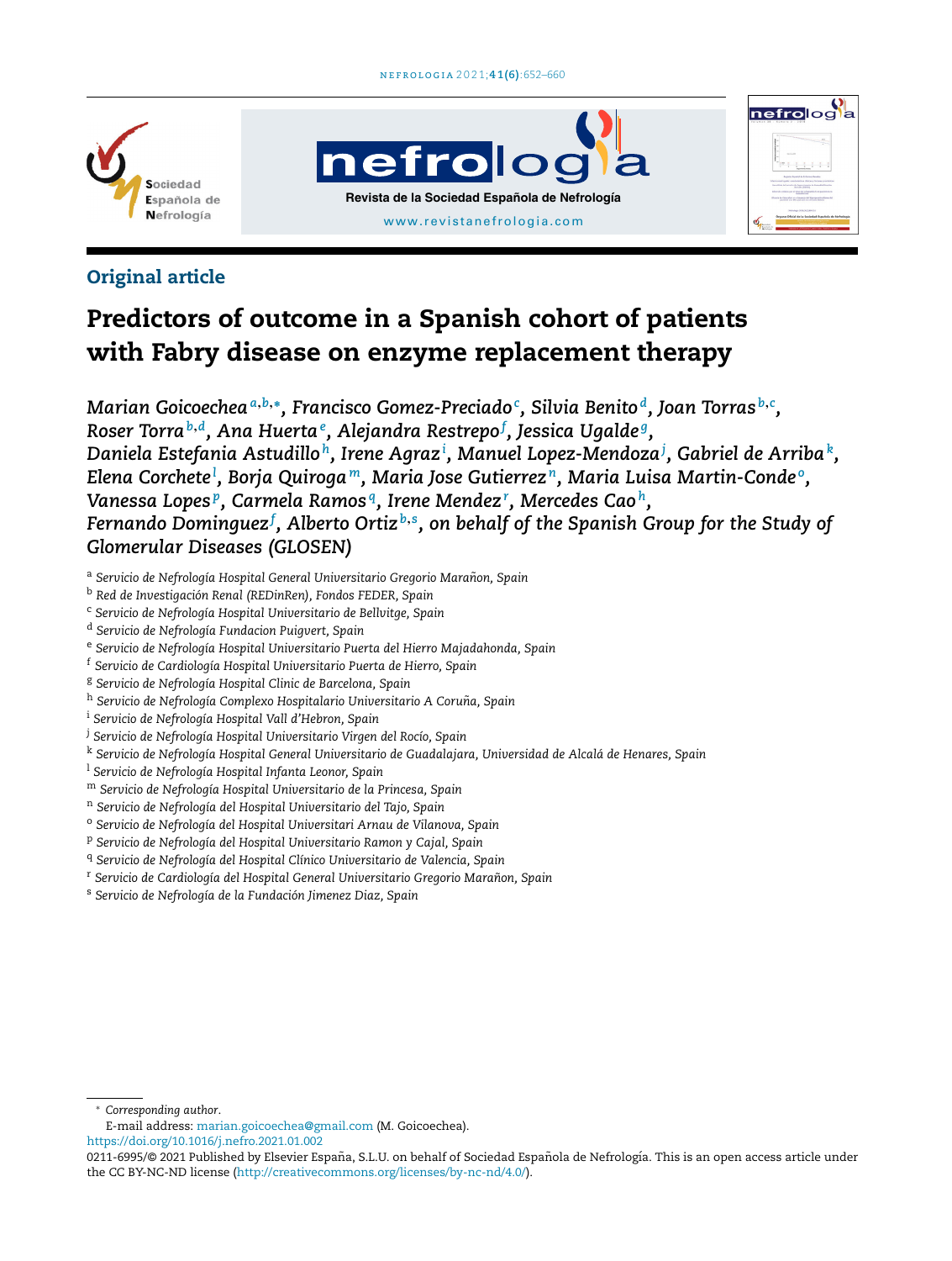## a r t i c l e i n f o

#### *Article history:*

Received 12 October 2020 Accepted 18 January 2021 Available online 10 March 2021

#### *Keywords:*

Fabry disease Chronic kidney disease Enzyme replacement therapy Renal events

#### *Palabras clave:*

Enfermedad de Fabry Enfermedad renal crónica Tratamiento enzimático sustitutivo Eventos renales

## A B S T R A C T

Fabry disease may be treated by enzyme replacement therapy (ERT), but the impact of chronic kidney disease (CKD) on the response to therapy remains unclear. The aim of the present study was to analyse the incidence and predictors of clinical events in patients on ERT.

*Study design:* Multicentre retrospective observational analysis of patients diagnosed and treated with ERT for Fabry disease. The primary outcome was the first renal, neurological or cardiological events or death during a follow-up of 60 months (24–120).

*Results:* In 69 patients (42 males, 27 females, mean age 44.6 ± 13.7 years), atthe end of followup, eGFR and the left ventricular septum thickness remained stable and the urinary albumin: creatinine ratio tended to decrease, but this decrease only approached significance in patients on agalsidase-beta (242–128mg/g (*p* = 0.05). Atthe end offollow-up, 21 (30%) patients had suffered an incident clinical event: 6 renal, 2 neurological and 13 cardiological (including 3 deaths). Events were more frequent in patients with baseline eGFR  $\leq$  60 ml/min/1.73 m<sup>2</sup> (log Rank 12.423, *p* = 0.001), and this remained significant even after excluding incident renal events (log Rank 4.086, *p* = 0.043) and in males and in females. Lower baseline eGFR was associated with a 3- to 7-fold increase the risk of clinical events in different Cox models.

*Conclusions:* GFR at the initiation of ERT is the main predictor of clinical events, both in males and in females, suggesting that start of ERT prior to the development of CKD is associated with better outcomes.

© 2021 Published by Elsevier España, S.L.U. on behalf of Sociedad Española de Nefrología. This is an open access article under the CC BY-NC-ND license ([http://creativecommons.](http://creativecommons.org/licenses/by-nc-nd/4.0/) [org/licenses/by-nc-nd/4.0/\)](http://creativecommons.org/licenses/by-nc-nd/4.0/).

## Predictores de eventos clínicos en una cohorte de pacientes con enfermedad de Fabry en tratamiento sustitutivo enzimático

## r e s u m e n

El objetivo de este estudio es realizar un mapa del tratamiento actual de la enfermedad de Fabry en España, analizando el efecto de diferentes factores en el desarrollo de eventos clínicos a largo plazo.

*Diseno˜ del estudio:* Análisis observacional retrospectivo multicéntrico. Criterios de inclusión: pacientes diagnosticados y tratados de enfermedad de Fabry. Se recogieron datos generales en relación con el diagnóstico, síntomas y tipo mutación, tipo de tratamiento recibido, evolución renal y cardiológica. Durante un tiempo de seguimiento de 60 meses (24-120), se recogió el primer evento clínico tras el inicio de tratamiento sustitutivo enzimático definido como mortalidad, evento renal, cardiológico o neurológico.

*Resultados:* Se incluyeron 69 pacientes (42 H, 27 M) con una edad media de 44,6 ± 13,7 años. A los cinco años de tratamiento, el FGe y la hipertrofia ventricular izquierda se mantuvieron estables, y la albuminuria tiende a disminuir, siendo este descenso más significativo en el grupo de pacientes tratados con beta-galactosidasa (de 242 a 128mg/g (*p* = 0,05). Veintiún pacientes sufrieron un evento clínico (30%): seis renales, dos neurológicos y 13 cardiológicos (incluidas tres muertes). Los pacientes con ERC (FGe < 60) antes del inicio de tratamiento tuvieron más eventos (*log-rank* 12.423, *p* = 0,001), manteniéndose la predicción si excluíamos los eventos renales (*log-rank* 4.086 (*p* = 0,043) en hombres y mujeres. La peor función renal al inicio del tratamiento aumentó entre tres y siete veces el riesgo de eventos clínicos en diferentes modelos de Cox ajustados.

*Conclusiones:* La función renal al inicio de tratamiento sustitutivo enzimático es la principal predictora de desarrollo de eventos clínicos a largo plazo, tanto en hombres como mujeres. El inicio de tratamiento sustitutivo enzimático precoz antes del desarrollo de ERC mejoraría el pronóstico.

> © 2021 Publicado por Elsevier España, S.L.U. en nombre de Sociedad Española de Nefrología. Este es un artículo Open Access bajo la licencia CC BY-NC-ND [\(http://](http://creativecommons.org/licenses/by-nc-nd/4.0/) [creativecommons.org/licenses/by-nc-nd/4.0/\)](http://creativecommons.org/licenses/by-nc-nd/4.0/).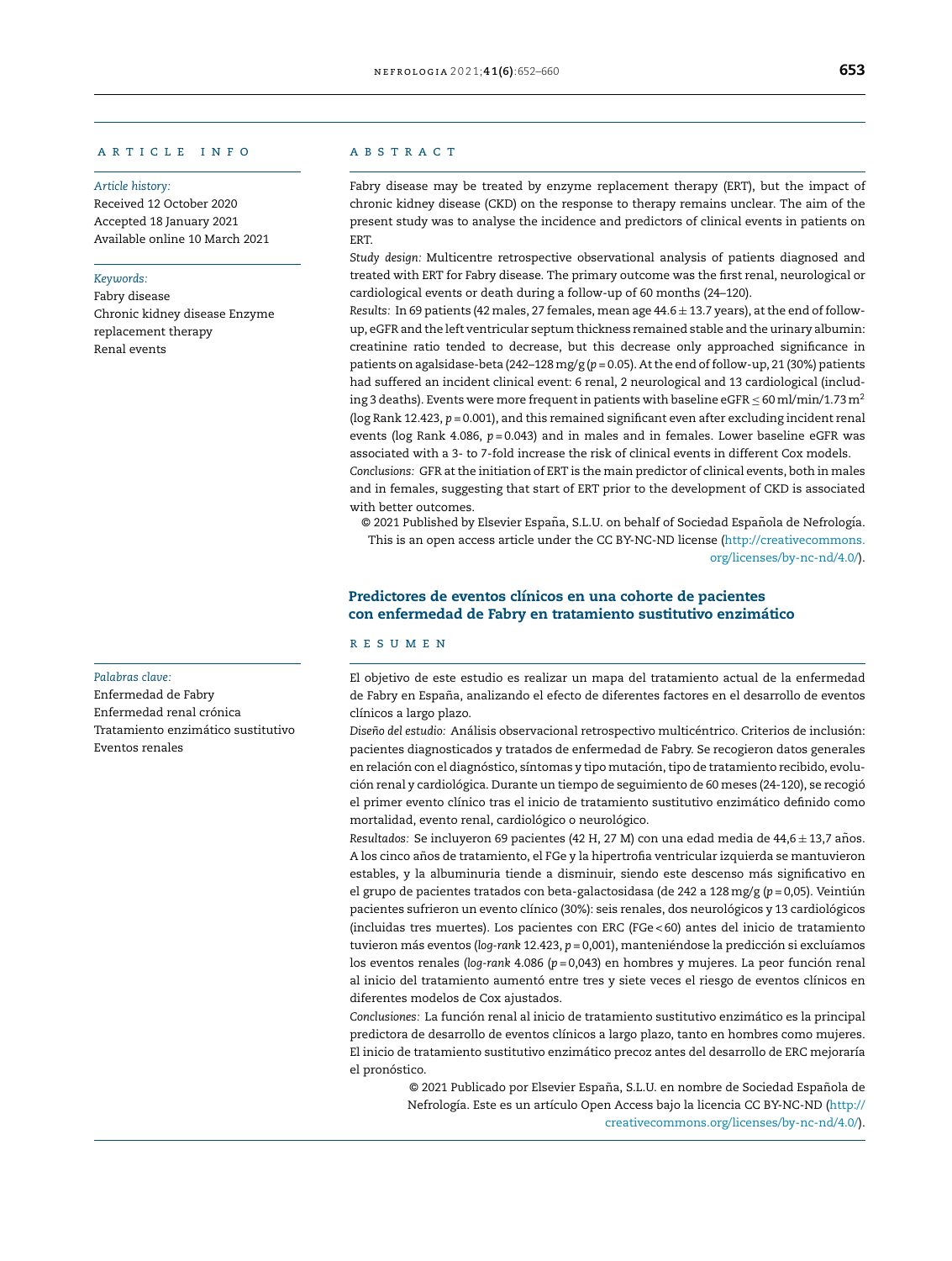## Introduction

(FD) is a rare, X-linked lysosomal storage disease caused by a deficiency of alpha galactosidase A enzyme activity due to mutations in the *GLA* gene. Accumulation of the glycosphingolipid globotriaosylceramide (GL-3) and its derivative globotriaosylsphingosine (lyso-Gb3) causes multisystemic disease, life-threatening complications, and a reduced life expectancy in both males and females.<sup>[1](#page-7-0)</sup> GL-3 is predominantly intracellularly and lyso-Gb3 is predominantly in plasma. Target organ manifestations include progressive renal failure, cardiomyopathy and recurrent strokes/transient ischaemic attacks (TIAs), resulting in an increased risk for early death if untreated.<sup>[2,3](#page-7-0)</sup> Enzyme replacement therapy (ERT) with agalsidase (human recombinant alpha galactosidase A) reduces GL-3 inclusions and lyso-Gb3 levels. $4,5$  Two agalsidase preparations were approved in Europe in 2001, both administered intravenously every other week (EOW): agalsidase-alfa (Replagal<sup>®</sup>) administered at the licensed dose of 0.2mg/kg; and agalsidase-beta (Fabrazyme®) administered at the licensed dose of  $1 \text{ mg/kg}$  body weight.<sup>[6,7](#page-7-0)</sup> Although ERT has been in clinical use since 2001, many questions remain regarding timing if treatment initiation, optimal dose, and treatment goals. $8,9$  Thus, although ERT was shown to slow disease prog[re](#page-7-0)ssion, $^{\rm 6}$  recent long-term analyses of agalsidasealfa as well as agalsidase-beta treatment outcomes suggested substantially diverse frequencies of clinically relevant events while on therapy. $3,10-12$  A target organ affected is usually the kidney. In children, podocyte glycolipid deposits are associated with podocyte injury (foot process effacement), which precedes pathological albuminuria, which is usually the first evidence of Fabry nephropathy. $13,14$  This is followed by a progressive decrease in glomerular filtration rate (GFR), leading to the need for renal replacement therapy (RRT) at a mean age of 40 years in classical FD, that is, 5–15 years before the first cardiac event.[15,16](#page-7-0) The magnitude of proteinuria is a key determinant of nephropathy progression in treated and non-treated patients.<sup>[12,17](#page-7-0)</sup>

In the present study we analysed the incidence of clinically relevant renal, cardialogical and neurological FD-related events in 69 patients with FD treated at Spanish centres and explored the factors predicting outcomes.

## Materials and methods

## *Study design*

Multicentre retrospective observational analysis. The study was approved by the local Ethics Committees in accordance with the Declaration of Helsinki. A flow chart of patients included in this study is showed in [Fig.](#page-3-0) 1.

## *Methods*

Inclusion criteria: FD patients ≥16 years old with a classical or later-onset clinical phenotype who initiated ERT (agalsidasealfa at doses of 0.2 mg/kg or agalsidase-beta at doses of 1mg/kg each 14 days). Exclusion criteria: FD diagnosed patients who had not received ERT. The patients were sorted according to their phenotype: classic or later-onset. The classic phenotype is more severe due to very low or absent alphagalactosidase A activity, with the typical early symptoms such as acroparesthesias, angiokeratoma, corneal opacities and hypohidrosis, particularly in males. With advancing age, the progression deposition of gycosphingolipids lead to cardiomyopathy, deterioration of kidney function or premature stroke. The later-onset phenotype is typically less severe with a significant residual enzyme activity in males, who usually lack the early symptoms but present with a cardiomyopathy or chronic kidney disease in adult age. The phenotype was classified based on the genotype according International Fabry Disease Genotype-Phenotype database.

General data were collected regarding the diagnosis, symptoms and mutation type, treatment received and clinical events: renal, neurological and cardiological. The routine assessment included renal, cardiac and neurological parameters. Renal function and injury were quantified by the estimated GFR (eGFR) based on the Chronic Kidney Disease Epidemiology Collaboration (CKD-EPI) equation for serum creatinine<sup>[18](#page-8-0)</sup> and by the albumin: creatinine ratio (ACR) from spot urine, respectively. Albuminuria was defined as an ACR > 30mg albumin/g creatinine and CKD as eGFR<60 ml/min/1.73 m<sup>2.[18](#page-8-0)</sup> Cardiac assessment included echocardiography and electrocardiography. Left ventricular hypertrophy (LVH) was defined as an interventricular septum thickness in diastole (IVSD) > 12mm. Neurological assessment included a clinical interview focusing on a history of stroke or TIA.

#### *Outcomes*

Primary outcome was defined as the first incident clinical event after initiation of ERT. Clinical events were defined as follows: (1) cardiac events: heart failure hospitalisation, atrial fibrillation, cardiac arrhythmia requiring an implantable cardioverter defibrillator, myocardial infarction, coronary artery bypass grafting or percutaneous transluminal coronary angioplasty, (2) renal events: progression of renal disease to CKD stage 5 [eGFR < 15 ml/min/1.73 m $^2$ ], kidney transplantation or dialysis and/or doubling serum creatinine and (3) neurological events: new stroke/TIA. Death was also recorded.

Secondary outcomes included changes in organ function and/or structure for the heart (IVSD) and for the kidney (annual eGFR and ACR).

#### *Statistical analysis*

Continuous variables are expressed as mean with standard deviation (SD) or as median (interquartile range) when values were unequally distributed. Differences between groups were analysed with unpaired Student's t or Mann–Whitney U test for continuous data and Fisher's exact test for categorical data. ANOVA was used to determine the influence of two variables (such us time and gender or time and type of ERT) on renal and cardiological parameters. The Kaplan–Meier method was used for survival plots. Cox proportional hazard models were used to determine the influence of different variables before ERT initiation on outcomes adjusted for age and gender. All statis-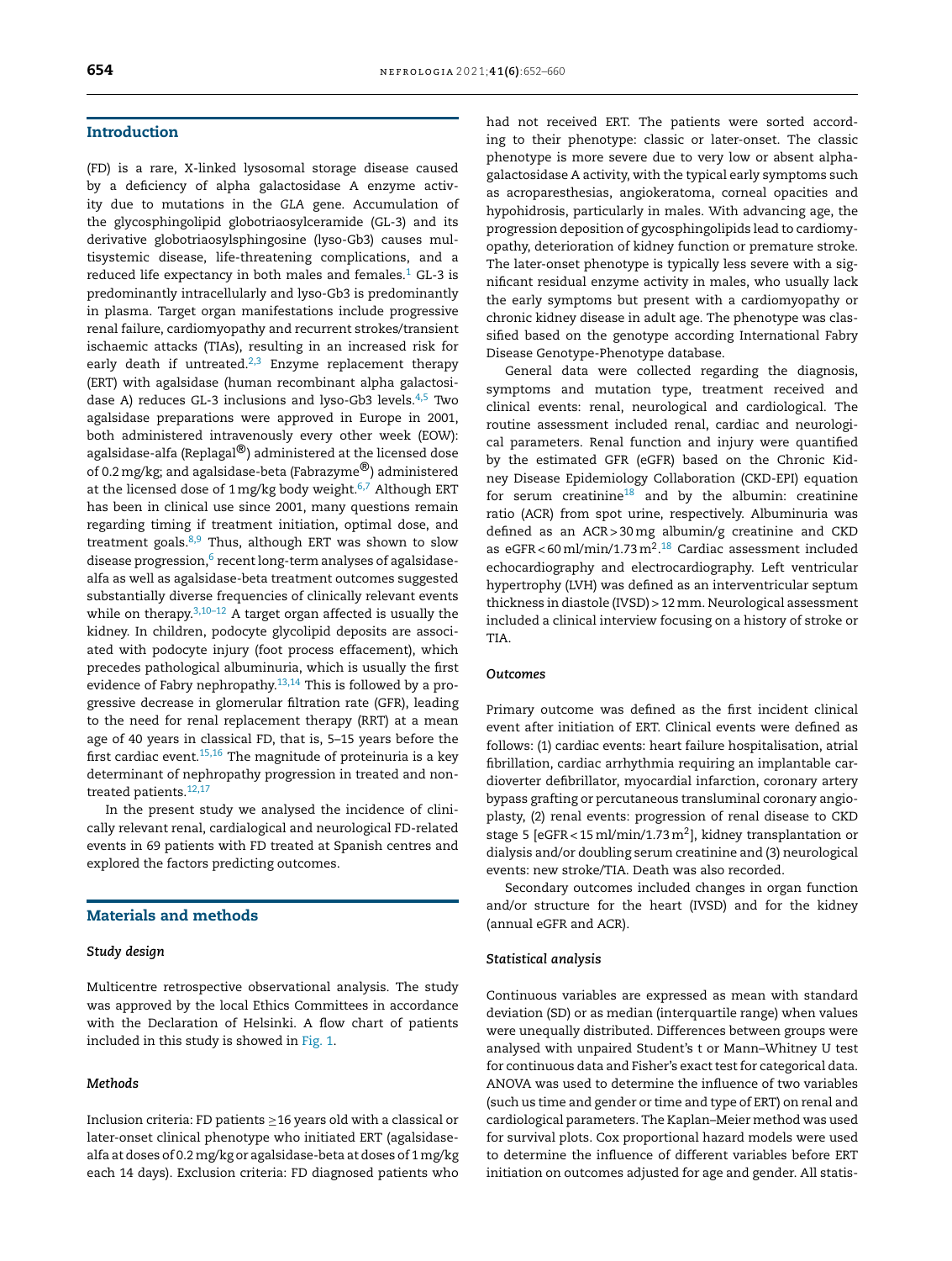<span id="page-3-0"></span>

Fig. 1 – Flowchart of patients included in the study.

tical analyses were performed with SPSS 20.0 software (SPSS; Chicago, IL, USA). Statistical significance was considered as a two-sided *p*-value <0.05.

## Results

In this retrospective multicentre longitudinal study, a total of 69 (27 females, mean age at diagnosis  $42 \pm 15$  years) genetically confirmed patients with a clinical classical or later-onset phenotype of FD from centres in Spain were analysed. We assessed the incidence of first renal, cardiac, or neurological event or death during long-term ERT (median time on ERT 60 (24–120) months). Table 1 provides a comprehensive overview of the baseline characteristics of the study group divided by

gender. Males were younger (*p* = 0.006) and had lower eGFR  $(p=0.004)$  at the time of ERT initiation but did not display higher IVSD and males more frequently carried later-onset phenotype (*p* = 0.018) (Table 1).

An overview of *GLA* mutations and their clinical phenotypes is provided in [Table](#page-4-0) 2. No differences were found among baseline characteristics of FD patients divided according to ERT type (data are not showed).

## *Evolution of renal and cardiological parameters according to gender*

After of a median of 5 years on ERT, eGFR changed from  $61.2 \pm 36.1$  to  $64.9 \pm 33.1$  ml/min/1.73 m<sup>2</sup> in males and from

| Table 1 - Baseline characteristics of FD patients divided according sex. |                 |                  |       |  |  |  |
|--------------------------------------------------------------------------|-----------------|------------------|-------|--|--|--|
|                                                                          | Males $(n=42)$  | Females $(n=27)$ | p     |  |  |  |
| Age at diagnosis (years)                                                 | $38.9 \pm 13.7$ | $46.6 \pm 16.5$  | 0.040 |  |  |  |
| Age at baseline (years)                                                  | $41.0 \pm 12.3$ | $50.1 \pm 14.3$  | 0.006 |  |  |  |
| eGFR at baseline (ml/min/1.73 m <sup>2</sup> )                           | $61.2 \pm 36.1$ | $84.4 \pm 27.1$  | 0.004 |  |  |  |
| ACR at baseline (mq/q)                                                   | 242 (65-1200)   | 123 (10-786)     | 0.163 |  |  |  |
| SBP at baseline (mmHq)                                                   | $127 + 20$      | $120 + 16$       | 0.192 |  |  |  |
| DBP at baseline (mmHq)                                                   | $75 \pm 15$     | $74 \pm 13$      | 0.844 |  |  |  |
| IVSD at baseline(mm)                                                     | $14.4 \pm 4.4$  | $14.1 \pm 5.9$   | 0.795 |  |  |  |
| RAAS blockers (%)                                                        | 78%             | 59%              | 0.290 |  |  |  |
| Anhidrosis                                                               | 33%             | 33%              | 1.000 |  |  |  |
| Angiokeratoma                                                            | 40%             | 37%              | 0.624 |  |  |  |
| Acroparesthesia                                                          | 40%             | 41%              | 1.000 |  |  |  |
| Symptoms at diagnosis                                                    |                 |                  |       |  |  |  |
| Renal                                                                    | 11              | 3                |       |  |  |  |
| Cardiological                                                            | 5               | $\overline{4}$   |       |  |  |  |
| Neurological                                                             | $\overline{2}$  | 5                |       |  |  |  |
| Systemic symptoms                                                        | 20              | 11               |       |  |  |  |
| Asymptomatic                                                             | 4               | 4                |       |  |  |  |
| Classic/later-onset phenotype                                            | 24/18           | 23/4             | 0.018 |  |  |  |
| ERT (agalsidase alfa/beta)                                               | 18/24           | 14/13            | 0.629 |  |  |  |
| Renal, cardiological and neurological events prior to ERT (%)            | 33%             | 33%              | 1.000 |  |  |  |

eGFR: estimated glomerular filtration rate (calculated used CKD-EPI formula, IVSD: interventricular septum thickness in diastole (mm). RAAS: renin–angiotensin–aldosterone system. Symptoms at diagnosis: renal (urinary alterations, chronic kidney disease, albuminuria, dialysis or transplantation), cardiological (cardiac arrythmia, myocardial infarction, coronary artery bypass or angioplasty), neurological(stroke/TIA or acroparesthesia), systemic symptoms (combination of other symptoms, gastrointestinal symptoms, angiokeratomas or anhidrosis).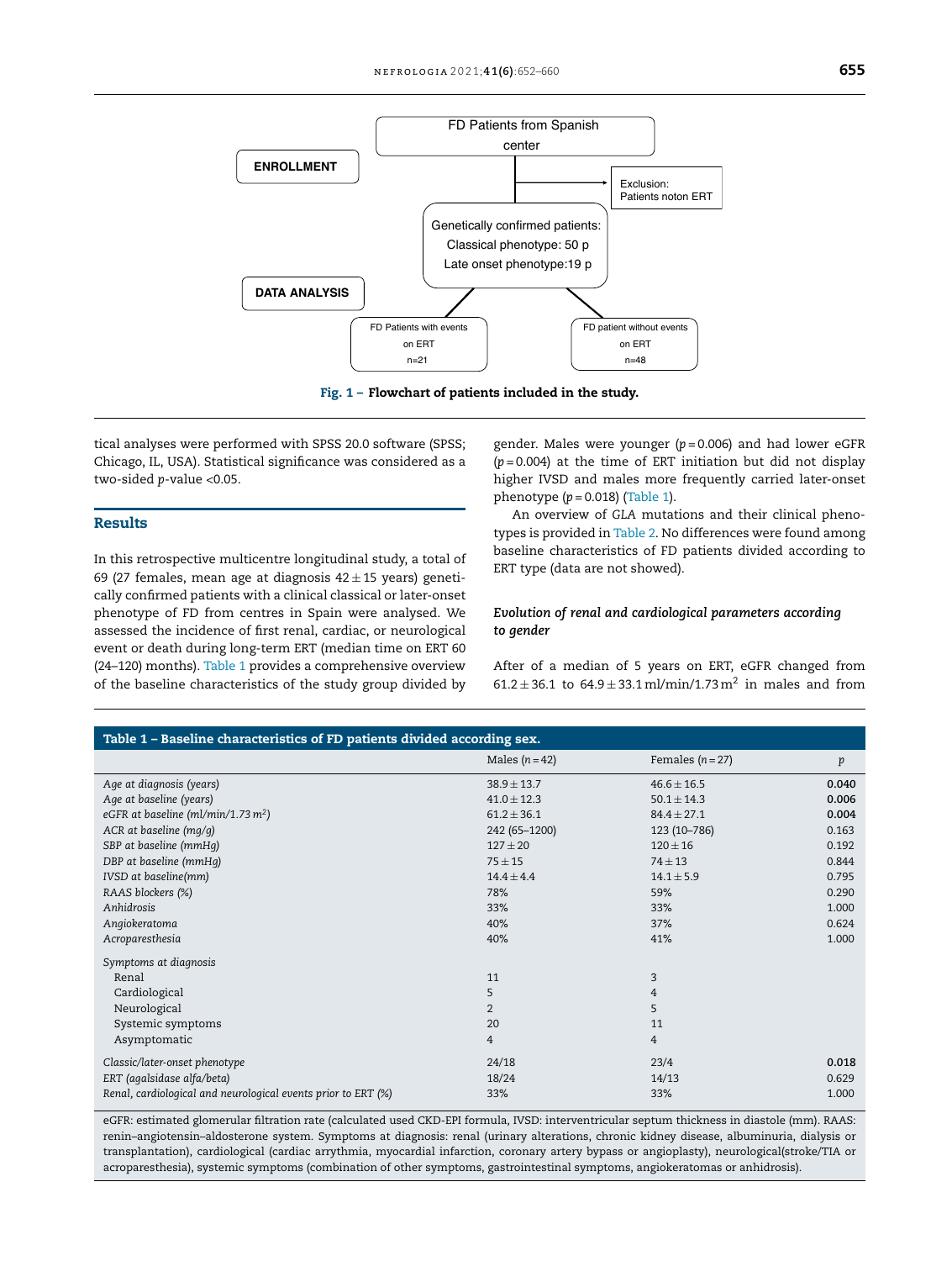<span id="page-4-0"></span>Table 2 – Overview of mutations of GLA and their phenotypes. Note: in 5 patients the mutation has not been collected and in 1 patient the mutation has not been identified. The phenotype was classified based on the genotype according International Fabry Disease Genotype-Phenotype database.

| Nomenclature           | Amino acid change   | Nucleotide change               | Exon involved | Mutation type   | Phenotype     | Number of<br>patients |
|------------------------|---------------------|---------------------------------|---------------|-----------------|---------------|-----------------------|
|                        |                     |                                 |               |                 |               |                       |
| <b>S238N</b>           | p.Ser238Asn         | c.713G > A                      | Exon 5        | Missense        | Later-onset   | 10                    |
| <b>W47G</b>            | p.Trp47Gly          | c.139T > G                      | Exon 1        | Missense        | Classic       | 6                     |
| A368Lfs*25.            | p.A368delinsFYfs 23 | c.1102delGinsTTATAC             | Exon 7        | Missense        | Classic       | $\overline{3}$        |
| <b>D92G</b>            | p.Asp92Gly          | c.275A > G                      | Exon 2        | Missense        | Classic       | $\overline{3}$        |
| G183V                  | p.Gly183Val         | c.548G > T                      | Exon 4        | Missense        | Classic       | 3                     |
| A368T                  | p.Ala368Thr         | c.1102G > A                     | Exon 7        | Missense        | Benign        | $\overline{2}$        |
| <b>I91T</b>            | P.Ile91Thr          | c.272T > C                      | Exon 2        | Missense        | Classic       | $\overline{2}$        |
| R227Q                  | p.Arg227Gln         | c.680G > A                      | Exon 5        | Missense        | Classic       | $\overline{2}$        |
| F113L                  | p.Phe113Leu         | c.337T > C                      | Exon 2        | Missense        | Later-onset   | $\overline{2}$        |
| A143P                  | p.Ala143Pro         | c.427G > C                      | Exon 3        | Missense        | Classic       | $\overline{2}$        |
| R342L                  | p.Arg342Leu         | c.1025G > T                     | Exon 7        | Missense        | Classic       | $\mathbf{1}$          |
| R220*                  | p.Arg220Ter         | c.658C > T                      | Exon 5        | Nonsense        | Classic       | $\mathbf{1}$          |
| Q119*                  | p.Gln119Ter         | c.355C > T                      | Exon 2        | Nonsense        | Classic       | $\mathbf{1}$          |
| R220Q                  | p.Arg220Gln         | c.659G > A                      | Exon 5        | Missense        | Likely benign | $\mathbf{1}$          |
| <b>K185E</b>           | p.Lys185Glu         | c.553A > G                      | Exon 4        | Missense        | Later-onset   | $\mathbf{1}$          |
| I407K                  | p.Ile407Lys         | c.1220T > A                     | Exon 7        | Missense        | Classic       | $\mathbf{1}$          |
| 370 <sub>-639del</sub> | p.Val124_Lys213del  | 370_639del                      | Exon 3 and 4  | Deletion        | Classic       | $\mathbf{1}$          |
| Q386P                  | p.Gln386Pro         | c.1157A > C                     | Exon 7        | Missense        | Classic       | $\mathbf{1}$          |
| R301*                  | p.Arg301Ter         | c.901C > T                      | Exon 6        | Nonsense        | Classic       | $\mathbf{1}$          |
| <b>R112C</b>           | p.Arg112Cys         | c.334C > T                      | Exon 2        | Missense        | Classic       | $\mathbf{1}$          |
| A73E                   | p.Ala73Glu          | c.218 C > A                     | Exon 2        | Missense        | Later-onset   | $\mathbf{1}$          |
| M1T                    | p.Met1Thr           | c.2T > C                        | Exon 1        | Missense        | Classic       | $\mathbf{1}$          |
| G361del                | p.Gly361del         | c.11080 <sub>-1082del</sub> TGG | Exon 7        | Missense        | Classic       | $\mathbf{1}$          |
| G373D                  | p.Gly373Asp         | c.1118G > A                     | Exon 7        | Missense        | Classic       | $\mathbf{1}$          |
| D170V                  | p.Asp170Val         | c.509A > T                      | Exon 3        | Missense        | Classic       | $\mathbf{1}$          |
| D313Y                  | p.Asp313Tyr         | c.937G > T                      | Exon 6        | Missense        | Benign        | $\mathbf{1}$          |
| V124D                  | p.Val124Asp         | c.371T > A                      | Exon 3        | Missense        | Classical     | $\mathbf{1}$          |
| <b>C378Y</b>           | p.Cys378Tyr         | c.1133G > A                     | Exon 7        | Missense        | Classic       | $\mathbf{1}$          |
| Y200C                  | p.Tyr200Cys         | c.599A > G                      | Exon 4        | Missense        | Classic       | $\mathbf{1}$          |
| <b>R118C</b>           | p.Arg118Cys         | c.352C > T                      | Exon 2        | Missense        | Benign        | $\mathbf{1}$          |
| <b>I270T</b>           | p.Ile270Thr         | c.809T > C                      | Exon 6        | Missense        | Classic       | $\mathbf{1}$          |
| Q279R                  | p.Gln279Arg         | c.836A > G                      | Exon 6        | Missense        | Classic       | $\mathbf{1}$          |
| G411D                  | p.Gly411Asp         | c.1232G > A                     | Exon 7        | Missense        | Classic       | $\mathbf{1}$          |
| G260R                  | p.Gly260Arg         | c.778G > A                      | Exon 5        | Missense        | Classic       | $\mathbf{1}$          |
| D155H                  | p.Asp155His         | c.463G > C                      | Exon 3        | Missense        | Classic       | $\mathbf{1}$          |
| L191P                  | p.Leu191Pro         | c.572T > C                      | Exon 4        | Missense        | Classic       | $\mathbf{1}$          |
| L206P                  | p.Leu206Pro         | c.617T > C                      | Exon 4        | Missense        | Classic       | $\mathbf{1}$          |
| M208Yfs*24.            | p.Met208TyrfsTer24  | c.621dupT                       | Exon 4        | Small insertion | Classic       | $\mathbf{1}$          |
|                        |                     |                                 |               |                 |               |                       |

84.4 ± 27.1 to 92.1 ± 39.4ml/min/1.73m<sup>2</sup> in females (*p* = 0.004 between gender) and albuminuria changed from 242 (65–1200) to 540 (40–958)mg/g in males and from 123 (10–786) to 86 (21–176) in females. Higher percentage of males were on renin–angiotensin–aldosteron system inhibitors (RAASi) at the beginning of ERT, but differences with females was not statistically significant. IVSD also was not modified in males nor in females after initiation of ERT (14.4  $\pm$  4.4 to 14.7  $\pm$  2.6 in males and  $14.1 \pm 5.9$  to  $14.1 \pm 4.6$  in females).

## *Evolution of renal and cardiological parameters according to ERT type*

After 5 years on ERT, eGFR remained stable in patients treated with agalsidase-alfa or agalsidas-beta (eGFR change from 76 to 77 in alfa, from 65 to 68 $\,$ ml/min/1.73 $\,$ m $^{2}$  in beta), while albuminuria tended to decrease in patients treated with agalsidase-beta (242–128mg/g (*p* = 0.052), and the left ventricular hypertrophy was not modified.

### *Outcomes*

During ERT, 21 patients (30%) suffered a first incident clinical event: 13 males (31%) and 8 females (30%). The distribution of clinical events was: six renal, 13 cardiac (3 cardiovascular deaths included) and 2 neurological events. New cardiac events included four cases of heart failure, four cases of arrhythmia/atrial fibrillation, two implantable cardioverter device/pacemaker implantations and three myocardial infarctions. Neurological events included two strokes and renal events included patients starting renal replacement therapy (5 dialysis and 1 renal transplant). Patients suffering from an event while on ERT presented a significantly lower eGFR at baseline compared with those without events (*p* = 0.014) and higher ACR values (p = 0.043) [\(Table](#page-5-0) 3). Most patients who suffered a clinical event after ERT carried mutations related with likely classic phenotype (19 out of 21 patients) (*p* = 0.011). The age at the start of ERT, gender or previous clinical events were not different between patients who suffered or not incident clinical events [\(Table](#page-5-0) 3). Patients with CKD before the start of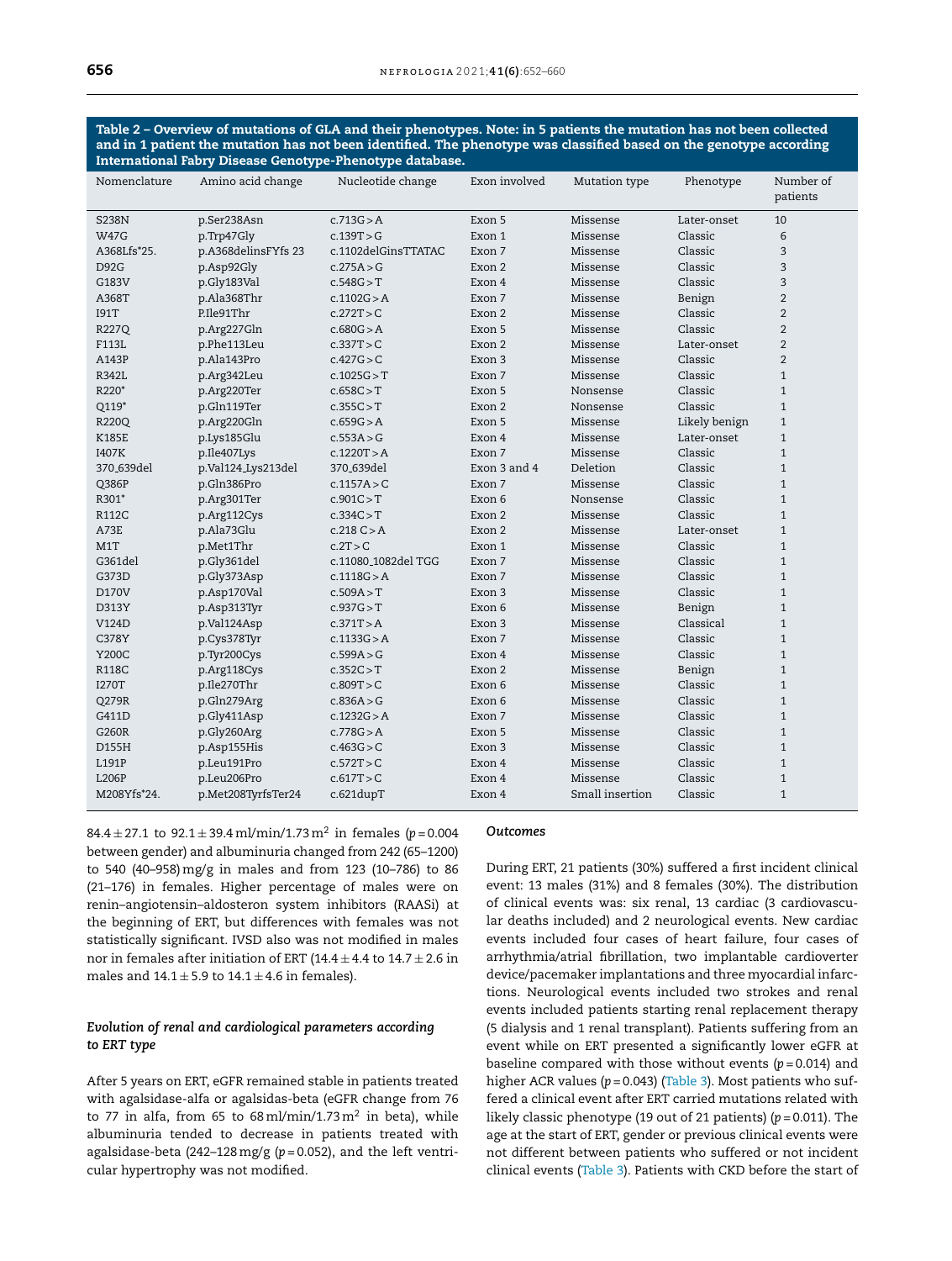<span id="page-5-0"></span>

| Table 3 – Differences between patients who suffered or not incident. |                          |                             |       |  |
|----------------------------------------------------------------------|--------------------------|-----------------------------|-------|--|
|                                                                      | Clinical events $(n=21)$ | No clinical events $(n=48)$ | n     |  |
| <b>Sex</b>                                                           | 13 males, 8 females      | 29 males, 19 females        | 1.000 |  |
| eGFR (ml/min/1.73 $m2$ )                                             | $55.1 \pm 31.9$          | $77.2 \pm 33.8$             | 0.014 |  |
| ACR(mg/g)                                                            | 440(47-1839)             | 115(34-629)                 | 0.043 |  |
| IVSD/mm                                                              | $15.6 \pm 4.7$           | $13.7 \pm 5.0$              | 0.167 |  |
| Age at start of ERT                                                  | $48.1 \pm 11.2$          | $43.0 \pm 14.6$             | 0.162 |  |
| Phenotype (classic/later-onset)                                      | 19/2                     | 28/20                       | 0.011 |  |
| Previous clinical events (%)                                         | 38%                      | 31%                         | 0.591 |  |



Fig. 2 – Survival free clinical events according chronic kidney disease. 2a: all population and clinical events, logRank: 12.423, *p* = 0.001, 2b: non-renal events, logRank: 4.086, *p* = 0.043, 2c: female patients and all clinical events, logRank: 18.514, *p* = 0.001, 2d: male patients and all clinical events, logRank: 3.442, *p* = 0.064.

ERT had more frequent events (log Rank 12.423, *p* = 0.001), even after excluding incident renal events (log Rank 4.086, *p* = 0.043) and these differences were more relevant in females (log Rank 18.514, *p* < 0.001 for all events and females and logRank 3.442, *p* = 0.064 for males) (Fig. 2a–d). Baseline CKD predicted the incidence of clinical events in different Cox models, adjusted for gender, treatment type, age at start of treatment, phenotype, and RAASi treatment ([Table](#page-6-0) 4).

## **Discussion**

In this study, we analysed the incidence of clinical events in patients with FD on long-term ERT and identified differences between patients suffering or not suffering events. Our main finding was the negative impact of baseline renal function at the start of ERT on incident clinical events in a population with lower baseline eGFR and higher use of RAS blockers than prior reports. CKD at the start of ERT increased 3- to 7-fold the risk of clinical events while on therapy. Another key and novel finding is that the impact of CKD on outcomes was also present, and even to a higher extent, in females as compared to males.

Thirty per cent of our patients on ERT during a median of 60 months developed a clinically relevant event. This percentage is slightly higher than the incidence of clinical events reported for patients on agalsidase-beta (17%-19%), $19,20$  but lower than published for agalsidase-alfa (50%).<sup>[21,22](#page-8-0)</sup> Our patient characteristics differ from these prior reports mainly in the lower eGFR at the start of ERT, both in men and in women (61  $\pm$  36 and 84  $\pm$  27 ml/min/1.73 m<sup>2</sup>, respectively), probably as patients were treated mostly in nephrology units. In this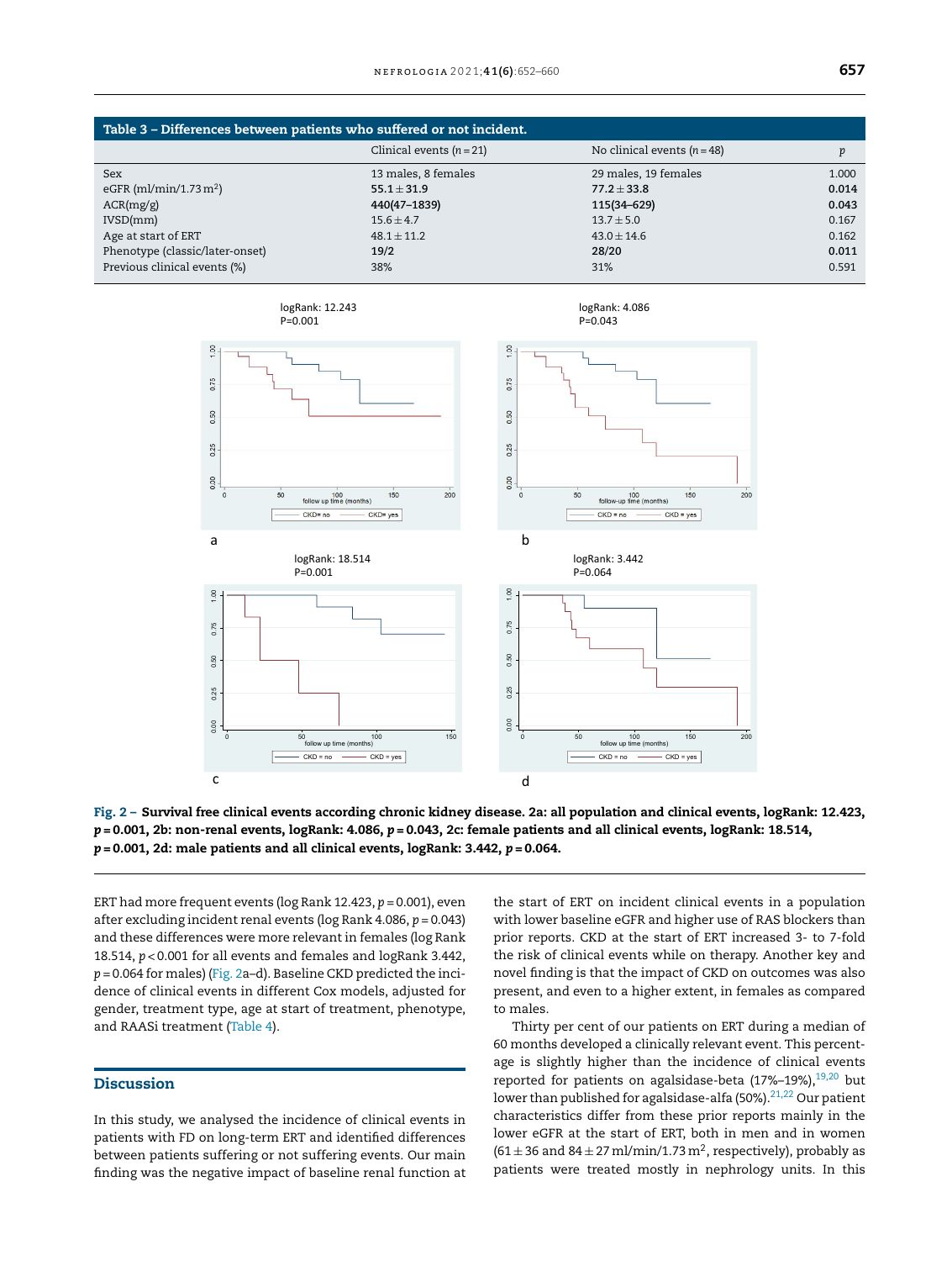<span id="page-6-0"></span>

| Table 4 – Factors influencing incidence of clinical events after ERT. Cox regression analysis. |                        |       |  |  |
|------------------------------------------------------------------------------------------------|------------------------|-------|--|--|
| Variables                                                                                      | HR (95% IC)            | p     |  |  |
| Baseline age (years)                                                                           | 1.041 (1.003-1.080)    | 0.034 |  |  |
| Gender (female)                                                                                | 1.060 (0.432-2.603)    | 0.898 |  |  |
| Phenotype(later-onset)                                                                         | $0.294(0.068 - 1.270)$ | 0.101 |  |  |
| Treatment type (agalsidase beta)                                                               | 1.672 (0.690-4.056)    | 0.255 |  |  |
| $ACR$ (mg/g)                                                                                   | $1.001(1.000 - 1.001)$ | 0.026 |  |  |
| CKD G3-G5 (yes)                                                                                | 4.568 (1.794-11.733)   | 0.001 |  |  |
| RAASi (yes)                                                                                    | 2.012 (0.672-6.023)    | 0.212 |  |  |
| Pre-ERT clinical events (yes)                                                                  | 1.215 (0.483-3.057)    | 0.679 |  |  |
| CKD vs age                                                                                     | 4.205 (1.641-10.775)   | 0.003 |  |  |
| CKD vs gender (male)                                                                           | 7.214 ((2.393-21.752)  | 0.001 |  |  |
| CKD vs ERT (agalsidase-beta)                                                                   | 4.549 (1.772-11.678)   | 0.002 |  |  |
| CKD vs RAASi                                                                                   | 4.323 (1.668-11.203)   | 0.003 |  |  |
| CKD vs phenotype(later-onset)                                                                  | 3.979 (1.545-10.248)   | 0.004 |  |  |
| CKD vs ACR                                                                                     | 2.816 (0.992-7.994     | 0.052 |  |  |

ACR: albumin/creatine ratio, CKD G3-G5: chronic kidney disease with eGFR < 60 ml/min/1.73 m<sup>2</sup>. RAASi: renin–angiotensin–aldosterone system inhibitors.

regard, and again different from some prior reports, a high percentage of patients were on RAS blockers. In prior reports, age, gender and classic phenotype were strong predictors of the risk to develop clinical events while on ERT.<sup>10,11,20,23-26</sup> An insufficient sample size or a higher prevalence of lower eGFR may have precluded to reproduce some of these findings. Thus, only age, baseline renal function and albuminuria were predictors of incident clinical events, and not only of renal events, but also of cardiological and neurological events.

The present results agree with some prior reports but also add novel findings. Thus, Lenders et al. $21$  reported that in a cohort of 54 FD patients (28 males) on ERT for  $81 \pm 21$  months, a decreased baseline eGFR (<75 ml/min/1.73 m $^2)$  was associated with an increased risk for cardiovascular [HR 3.59 (95% CI 1.15–11.18); *p* = 0.0273] or combined renal, cardiac and neurological end points [HR 4.77 (95% CI 1.93–11.81); *p* = 0.0007] while on ERT. However, no results were reported independently for males or females and their patients had less severe kidney disease (higher baseline eGFR at 87 ml/min/1.73 m<sup>2</sup> and lower baseline ACR) and lower use of RAS blockers. In a recently published retrospective study of 293 FD patients on ERT by Arends et al., $27$  while age, gender and phenotype were predictors of event rates, eGFR was the most important predictor. Thus, the hazard ratios increased from 2 at eGFR<90 ml/min/1.73 m $^2$  to 4 at eGFR<30, compared to patients with an eGFR>90 ml/min/1.73 m $^2$ . These results are like ours, however in Arends' study, the influence of baseline renal function was only significant in classical male patients. Thus, for the first time, we show that initiation of ERT in women before renal function deteriorates has a similar or even larger impact as in Fabry males to prevent clinical events.

No significant changes were observed in renal function and cardiac parameters (eGFR or IVSD) during the observation period, while trends to improvement were observed for ACR. In addition, we did not observe an influence of the type of treatment or gender on changes in these parameters. In the literature, some studies show no change in kidney or cardiac parameters over time while on ERT.<sup>[22](#page-8-0)</sup> Since Fabry disease is a lifelong progressive debilitating disease associated with premature mortality, no change in these variables is an indication of disease stabilisation.

An issue not addressed in the present report is whether the increased risk of clinical events is direct consequence of more advanced Fabry disease in the different target organs, being the severity of kidney disease a surrogate marker of overall FD severity, versus an alternative explanation in which the increased risk of clinical events would be related to CKD itself. This is not a mere theoretical exercise: if it represents advanced FD, patients with FD-related CKD might benefit from aggressive initial therapy for FD, perhaps even involving the simultaneous initial use of two different FD treatments (e.g. ERT and chaperone or ERT and substrate reduction therapy when this becomes available). However, CKD itself is associated with an increased risk of CKD progression, cardiac events and stroke.[28](#page-8-0) If this were the main driver of the increased incidence of clinical events, then aggressive therapy of CKDrelated risk factors by nephrologists may improve outcomes. In favour of this later hypothesis, a low GFR was an independent predictor of events when adjusted for age, which may be considered another surrogate for overall severity of end-organ damage.

Our study has several limitations. First, it is a retrospective and multicentric study which can influence the data collection. Second, the median follow-up was relatively short (5 years) for a disease that have a natural history of 40 years up to the first severe clinical event. In this regard, the Canadian Fabry Disease Initiative Trial required a follow-up of 10 years to demonstrate statistically significant difference for the renal events.<sup>[3](#page-7-0)</sup> Third, the sample size is relatively small, although larger than other observational studies independent from industry and lyso-Gb3 levels were not available. By last, recent studies demonstrated the clinical impact of neutralizing anti-drug antibodies in male patients with Fabry disease, $^{29}$  $^{29}$  $^{29}$ but in our study, blood samples were not available to determine antibody titers. This fact could be a bias about the effect of agalsidase-alfa or beta in the outcomes.

In conclusion, renal function at the start of ERT is the main predictor of the development of long-term clinical events even when differences related to type of treatment or type of mutation were not observed. As a novel finding, this is also the case in female patients, suggesting that ERT should be initiated early in the course of the disease, early meaning according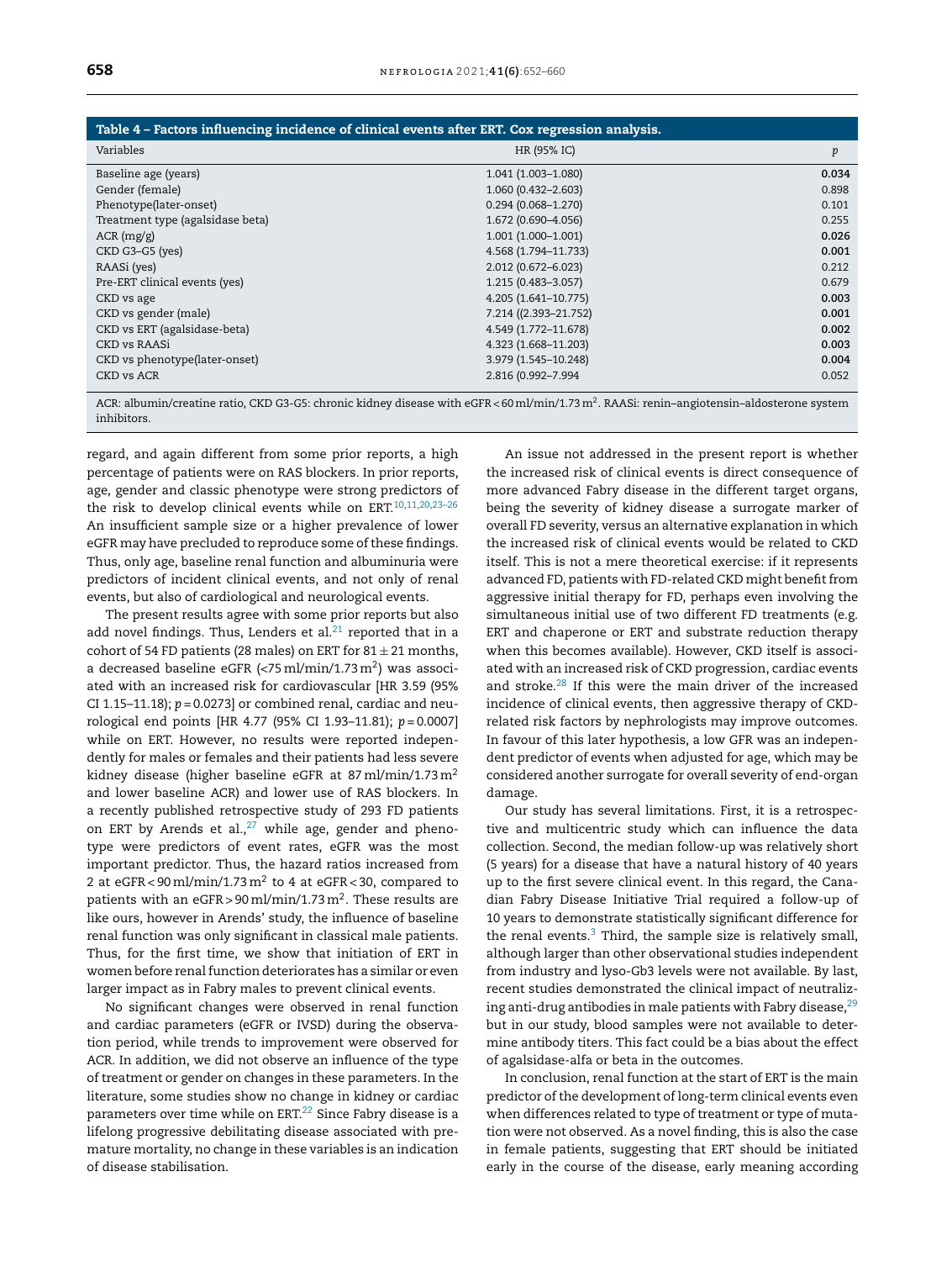<span id="page-7-0"></span>

Fig. 3 – Relationship among Fabry disease, chronic kidney disease and outcomes. CKD: chronic kidney disease, CNS: central nervous system.

to the present report, at least before renal function decreases. Further studies should address whether more aggressive therapy of FD and/or CKD-related risk factors improves outcomes (Fig. 3).

## **Conclusions**

1. Baseline renal function is the main predictor of the longterm clinical events.

2. Enzyme replacement therapy should initiate early before renal function decreases.

3. Renal function predicts outcomes in males and females.

## Funding

MG, JT, AO, RT are supported by ISCIII RETIC REDINREN, RD016/009 and FEDER funds.

## Informed consent

Informed consent was obtained from all individual participants included in the study.

## Conflict of interest

MG has received research support from Sanofi Genzyme and has received speaker honoraria and travel support from Sanofi Genzyme and Shire. MLM, AO, RT are consultants for Amicus Therapeutics, Sanofi Genzyme and Shire; have received research support from Sanofi Genzyme and Shire and have received speaker honoraria and travel support from Amicus Therapeutics, Sanofi Genzyme, and Shire. RMA has received speaker honoraria from Shire and travel support from Sanofi Genzyme. FD has received travel grants and speaker fees from Takeda and Amicus. IM received speaker honoraria and travel support from Sanofi Genzyme and Shire. IA has received travel and courses supported from Shire.

#### r e f e r enc e s

- 1. [Ortiz](http://refhub.elsevier.com/S0211-6995(21)00031-X/sbref0150) [A,](http://refhub.elsevier.com/S0211-6995(21)00031-X/sbref0150) [Germain](http://refhub.elsevier.com/S0211-6995(21)00031-X/sbref0150) [DP,](http://refhub.elsevier.com/S0211-6995(21)00031-X/sbref0150) [Desnick](http://refhub.elsevier.com/S0211-6995(21)00031-X/sbref0150) [RJ,](http://refhub.elsevier.com/S0211-6995(21)00031-X/sbref0150) [Politei](http://refhub.elsevier.com/S0211-6995(21)00031-X/sbref0150) [J,](http://refhub.elsevier.com/S0211-6995(21)00031-X/sbref0150) [Mauer](http://refhub.elsevier.com/S0211-6995(21)00031-X/sbref0150) [M,](http://refhub.elsevier.com/S0211-6995(21)00031-X/sbref0150) [Burlina](http://refhub.elsevier.com/S0211-6995(21)00031-X/sbref0150) [A,](http://refhub.elsevier.com/S0211-6995(21)00031-X/sbref0150) [et](http://refhub.elsevier.com/S0211-6995(21)00031-X/sbref0150) [al.](http://refhub.elsevier.com/S0211-6995(21)00031-X/sbref0150) [Fabry](http://refhub.elsevier.com/S0211-6995(21)00031-X/sbref0150) [disease](http://refhub.elsevier.com/S0211-6995(21)00031-X/sbref0150) [revisited:](http://refhub.elsevier.com/S0211-6995(21)00031-X/sbref0150) [management](http://refhub.elsevier.com/S0211-6995(21)00031-X/sbref0150) [and](http://refhub.elsevier.com/S0211-6995(21)00031-X/sbref0150) [treatment](http://refhub.elsevier.com/S0211-6995(21)00031-X/sbref0150) [recommendations](http://refhub.elsevier.com/S0211-6995(21)00031-X/sbref0150) [for](http://refhub.elsevier.com/S0211-6995(21)00031-X/sbref0150) [adult](http://refhub.elsevier.com/S0211-6995(21)00031-X/sbref0150) [patients.](http://refhub.elsevier.com/S0211-6995(21)00031-X/sbref0150) [Mol](http://refhub.elsevier.com/S0211-6995(21)00031-X/sbref0150) [Genet](http://refhub.elsevier.com/S0211-6995(21)00031-X/sbref0150) [Metab.](http://refhub.elsevier.com/S0211-6995(21)00031-X/sbref0150) [2018;123:416–27.](http://refhub.elsevier.com/S0211-6995(21)00031-X/sbref0150)
- 2. [Desnick](http://refhub.elsevier.com/S0211-6995(21)00031-X/sbref0155) [RJ,](http://refhub.elsevier.com/S0211-6995(21)00031-X/sbref0155) [Banikazemi](http://refhub.elsevier.com/S0211-6995(21)00031-X/sbref0155) [M.](http://refhub.elsevier.com/S0211-6995(21)00031-X/sbref0155) [Fabry](http://refhub.elsevier.com/S0211-6995(21)00031-X/sbref0155) [disease:](http://refhub.elsevier.com/S0211-6995(21)00031-X/sbref0155) [clinical](http://refhub.elsevier.com/S0211-6995(21)00031-X/sbref0155) [spectrum](http://refhub.elsevier.com/S0211-6995(21)00031-X/sbref0155) [and](http://refhub.elsevier.com/S0211-6995(21)00031-X/sbref0155) [evidence-based](http://refhub.elsevier.com/S0211-6995(21)00031-X/sbref0155) [enzyme](http://refhub.elsevier.com/S0211-6995(21)00031-X/sbref0155) [replacement](http://refhub.elsevier.com/S0211-6995(21)00031-X/sbref0155) [therapy.](http://refhub.elsevier.com/S0211-6995(21)00031-X/sbref0155) [Nephrol](http://refhub.elsevier.com/S0211-6995(21)00031-X/sbref0155) [Ther.](http://refhub.elsevier.com/S0211-6995(21)00031-X/sbref0155) [2006;2](http://refhub.elsevier.com/S0211-6995(21)00031-X/sbref0155) [Suppl.](http://refhub.elsevier.com/S0211-6995(21)00031-X/sbref0155) [2:S172](http://refhub.elsevier.com/S0211-6995(21)00031-X/sbref0155)–[85.](http://refhub.elsevier.com/S0211-6995(21)00031-X/sbref0155)
- 3. [Sirrs](http://refhub.elsevier.com/S0211-6995(21)00031-X/sbref0160) [SM,](http://refhub.elsevier.com/S0211-6995(21)00031-X/sbref0160) [Bichet](http://refhub.elsevier.com/S0211-6995(21)00031-X/sbref0160) [DG,](http://refhub.elsevier.com/S0211-6995(21)00031-X/sbref0160) [Casey](http://refhub.elsevier.com/S0211-6995(21)00031-X/sbref0160) [R,](http://refhub.elsevier.com/S0211-6995(21)00031-X/sbref0160) [Clarke](http://refhub.elsevier.com/S0211-6995(21)00031-X/sbref0160) [JT,](http://refhub.elsevier.com/S0211-6995(21)00031-X/sbref0160) [Lemoine](http://refhub.elsevier.com/S0211-6995(21)00031-X/sbref0160) [K,](http://refhub.elsevier.com/S0211-6995(21)00031-X/sbref0160) [Doucette](http://refhub.elsevier.com/S0211-6995(21)00031-X/sbref0160) [S,](http://refhub.elsevier.com/S0211-6995(21)00031-X/sbref0160) [et](http://refhub.elsevier.com/S0211-6995(21)00031-X/sbref0160) [al.](http://refhub.elsevier.com/S0211-6995(21)00031-X/sbref0160) [Outcomes](http://refhub.elsevier.com/S0211-6995(21)00031-X/sbref0160) [of](http://refhub.elsevier.com/S0211-6995(21)00031-X/sbref0160) [patients](http://refhub.elsevier.com/S0211-6995(21)00031-X/sbref0160) [treated](http://refhub.elsevier.com/S0211-6995(21)00031-X/sbref0160) [through](http://refhub.elsevier.com/S0211-6995(21)00031-X/sbref0160) [the](http://refhub.elsevier.com/S0211-6995(21)00031-X/sbref0160) [Canadian](http://refhub.elsevier.com/S0211-6995(21)00031-X/sbref0160) [Fabry](http://refhub.elsevier.com/S0211-6995(21)00031-X/sbref0160) [disease](http://refhub.elsevier.com/S0211-6995(21)00031-X/sbref0160) [initiative](http://refhub.elsevier.com/S0211-6995(21)00031-X/sbref0160). [Mol](http://refhub.elsevier.com/S0211-6995(21)00031-X/sbref0160) [Genet](http://refhub.elsevier.com/S0211-6995(21)00031-X/sbref0160) [Metab.](http://refhub.elsevier.com/S0211-6995(21)00031-X/sbref0160) [2014;111:499–506.](http://refhub.elsevier.com/S0211-6995(21)00031-X/sbref0160)
- 4. Sanchez-Niño [MD,](http://refhub.elsevier.com/S0211-6995(21)00031-X/sbref0165) [Sanz](http://refhub.elsevier.com/S0211-6995(21)00031-X/sbref0165) [AB,](http://refhub.elsevier.com/S0211-6995(21)00031-X/sbref0165) [Carrasco](http://refhub.elsevier.com/S0211-6995(21)00031-X/sbref0165) [S,](http://refhub.elsevier.com/S0211-6995(21)00031-X/sbref0165) [Saleem](http://refhub.elsevier.com/S0211-6995(21)00031-X/sbref0165) [MA,](http://refhub.elsevier.com/S0211-6995(21)00031-X/sbref0165) [Mathieson](http://refhub.elsevier.com/S0211-6995(21)00031-X/sbref0165) [PW,](http://refhub.elsevier.com/S0211-6995(21)00031-X/sbref0165) [Valdivielso](http://refhub.elsevier.com/S0211-6995(21)00031-X/sbref0165) [JM,](http://refhub.elsevier.com/S0211-6995(21)00031-X/sbref0165) [et](http://refhub.elsevier.com/S0211-6995(21)00031-X/sbref0165) [al.](http://refhub.elsevier.com/S0211-6995(21)00031-X/sbref0165) [Globotriaosylsphingosine](http://refhub.elsevier.com/S0211-6995(21)00031-X/sbref0165) [actions](http://refhub.elsevier.com/S0211-6995(21)00031-X/sbref0165) [on](http://refhub.elsevier.com/S0211-6995(21)00031-X/sbref0165) [human](http://refhub.elsevier.com/S0211-6995(21)00031-X/sbref0165) [glomerular](http://refhub.elsevier.com/S0211-6995(21)00031-X/sbref0165) [podocytes:](http://refhub.elsevier.com/S0211-6995(21)00031-X/sbref0165) [implications](http://refhub.elsevier.com/S0211-6995(21)00031-X/sbref0165) [for](http://refhub.elsevier.com/S0211-6995(21)00031-X/sbref0165) [Fabry](http://refhub.elsevier.com/S0211-6995(21)00031-X/sbref0165) [nephropathy.](http://refhub.elsevier.com/S0211-6995(21)00031-X/sbref0165) [Nephrol](http://refhub.elsevier.com/S0211-6995(21)00031-X/sbref0165) [Dial](http://refhub.elsevier.com/S0211-6995(21)00031-X/sbref0165) [Transplant.](http://refhub.elsevier.com/S0211-6995(21)00031-X/sbref0165) [2011;26:1797–802.](http://refhub.elsevier.com/S0211-6995(21)00031-X/sbref0165)
- 5. [Sakuraba](http://refhub.elsevier.com/S0211-6995(21)00031-X/sbref0170) [H,](http://refhub.elsevier.com/S0211-6995(21)00031-X/sbref0170) [Togawa](http://refhub.elsevier.com/S0211-6995(21)00031-X/sbref0170) [T,](http://refhub.elsevier.com/S0211-6995(21)00031-X/sbref0170) [Tsukimura](http://refhub.elsevier.com/S0211-6995(21)00031-X/sbref0170) [T,](http://refhub.elsevier.com/S0211-6995(21)00031-X/sbref0170) [Kato](http://refhub.elsevier.com/S0211-6995(21)00031-X/sbref0170) [H.](http://refhub.elsevier.com/S0211-6995(21)00031-X/sbref0170) [Plasma](http://refhub.elsevier.com/S0211-6995(21)00031-X/sbref0170) [lyso-Gb3:](http://refhub.elsevier.com/S0211-6995(21)00031-X/sbref0170) [a](http://refhub.elsevier.com/S0211-6995(21)00031-X/sbref0170) [biomarker](http://refhub.elsevier.com/S0211-6995(21)00031-X/sbref0170) [for](http://refhub.elsevier.com/S0211-6995(21)00031-X/sbref0170) [monitoring](http://refhub.elsevier.com/S0211-6995(21)00031-X/sbref0170) [fabry](http://refhub.elsevier.com/S0211-6995(21)00031-X/sbref0170) [patients](http://refhub.elsevier.com/S0211-6995(21)00031-X/sbref0170) [during](http://refhub.elsevier.com/S0211-6995(21)00031-X/sbref0170) [enzyme](http://refhub.elsevier.com/S0211-6995(21)00031-X/sbref0170) [replacement](http://refhub.elsevier.com/S0211-6995(21)00031-X/sbref0170) [therapy.](http://refhub.elsevier.com/S0211-6995(21)00031-X/sbref0170) [Clin](http://refhub.elsevier.com/S0211-6995(21)00031-X/sbref0170) [Exp](http://refhub.elsevier.com/S0211-6995(21)00031-X/sbref0170) [Nephrol.](http://refhub.elsevier.com/S0211-6995(21)00031-X/sbref0170) [2018;22:843–9.](http://refhub.elsevier.com/S0211-6995(21)00031-X/sbref0170)
- 6. [Desnick](http://refhub.elsevier.com/S0211-6995(21)00031-X/sbref0175) [RJ](http://refhub.elsevier.com/S0211-6995(21)00031-X/sbref0175). [Enzyme](http://refhub.elsevier.com/S0211-6995(21)00031-X/sbref0175) [replacement](http://refhub.elsevier.com/S0211-6995(21)00031-X/sbref0175) [and](http://refhub.elsevier.com/S0211-6995(21)00031-X/sbref0175) [enhancement](http://refhub.elsevier.com/S0211-6995(21)00031-X/sbref0175) [therapies](http://refhub.elsevier.com/S0211-6995(21)00031-X/sbref0175) [for](http://refhub.elsevier.com/S0211-6995(21)00031-X/sbref0175) [lysosomal](http://refhub.elsevier.com/S0211-6995(21)00031-X/sbref0175) [diseases.](http://refhub.elsevier.com/S0211-6995(21)00031-X/sbref0175) [J](http://refhub.elsevier.com/S0211-6995(21)00031-X/sbref0175) [Inherit](http://refhub.elsevier.com/S0211-6995(21)00031-X/sbref0175) [Metab](http://refhub.elsevier.com/S0211-6995(21)00031-X/sbref0175) [Dis.](http://refhub.elsevier.com/S0211-6995(21)00031-X/sbref0175) [2004;27:](http://refhub.elsevier.com/S0211-6995(21)00031-X/sbref0175) [385–410.](http://refhub.elsevier.com/S0211-6995(21)00031-X/sbref0175)
- 7. [Desnick](http://refhub.elsevier.com/S0211-6995(21)00031-X/sbref0180) [RJ.](http://refhub.elsevier.com/S0211-6995(21)00031-X/sbref0180) [Enzyme](http://refhub.elsevier.com/S0211-6995(21)00031-X/sbref0180) [replacement](http://refhub.elsevier.com/S0211-6995(21)00031-X/sbref0180) [therapy](http://refhub.elsevier.com/S0211-6995(21)00031-X/sbref0180) [for](http://refhub.elsevier.com/S0211-6995(21)00031-X/sbref0180) [Fabry](http://refhub.elsevier.com/S0211-6995(21)00031-X/sbref0180) [disease:](http://refhub.elsevier.com/S0211-6995(21)00031-X/sbref0180) [lessons](http://refhub.elsevier.com/S0211-6995(21)00031-X/sbref0180) [from](http://refhub.elsevier.com/S0211-6995(21)00031-X/sbref0180) [two](http://refhub.elsevier.com/S0211-6995(21)00031-X/sbref0180) [alpha-galactosidase](http://refhub.elsevier.com/S0211-6995(21)00031-X/sbref0180) [A](http://refhub.elsevier.com/S0211-6995(21)00031-X/sbref0180) [orphan](http://refhub.elsevier.com/S0211-6995(21)00031-X/sbref0180) [products](http://refhub.elsevier.com/S0211-6995(21)00031-X/sbref0180) [and](http://refhub.elsevier.com/S0211-6995(21)00031-X/sbref0180) [one](http://refhub.elsevier.com/S0211-6995(21)00031-X/sbref0180) [FDA](http://refhub.elsevier.com/S0211-6995(21)00031-X/sbref0180) [approval.](http://refhub.elsevier.com/S0211-6995(21)00031-X/sbref0180) [Expert](http://refhub.elsevier.com/S0211-6995(21)00031-X/sbref0180) [Opin](http://refhub.elsevier.com/S0211-6995(21)00031-X/sbref0180) [Biol](http://refhub.elsevier.com/S0211-6995(21)00031-X/sbref0180) [Ther.](http://refhub.elsevier.com/S0211-6995(21)00031-X/sbref0180) [2004;4:1167](http://refhub.elsevier.com/S0211-6995(21)00031-X/sbref0180)–[76.](http://refhub.elsevier.com/S0211-6995(21)00031-X/sbref0180)
- 8. [Ortiz](http://refhub.elsevier.com/S0211-6995(21)00031-X/sbref0185) [A,](http://refhub.elsevier.com/S0211-6995(21)00031-X/sbref0185) Sanchez-Niño [MD.](http://refhub.elsevier.com/S0211-6995(21)00031-X/sbref0185) [Enzyme](http://refhub.elsevier.com/S0211-6995(21)00031-X/sbref0185) [replacement](http://refhub.elsevier.com/S0211-6995(21)00031-X/sbref0185) [therapy](http://refhub.elsevier.com/S0211-6995(21)00031-X/sbref0185) [dose](http://refhub.elsevier.com/S0211-6995(21)00031-X/sbref0185) [and](http://refhub.elsevier.com/S0211-6995(21)00031-X/sbref0185) [Fabry](http://refhub.elsevier.com/S0211-6995(21)00031-X/sbref0185) [nephropathy.](http://refhub.elsevier.com/S0211-6995(21)00031-X/sbref0185) [Nephrol](http://refhub.elsevier.com/S0211-6995(21)00031-X/sbref0185) [Dial](http://refhub.elsevier.com/S0211-6995(21)00031-X/sbref0185) [Transplant.](http://refhub.elsevier.com/S0211-6995(21)00031-X/sbref0185) [2018;33:1284–9.](http://refhub.elsevier.com/S0211-6995(21)00031-X/sbref0185)
- 9. [El](http://refhub.elsevier.com/S0211-6995(21)00031-X/sbref0190) [Dib](http://refhub.elsevier.com/S0211-6995(21)00031-X/sbref0190) [R,](http://refhub.elsevier.com/S0211-6995(21)00031-X/sbref0190) [Gomaa](http://refhub.elsevier.com/S0211-6995(21)00031-X/sbref0190) [H,](http://refhub.elsevier.com/S0211-6995(21)00031-X/sbref0190) [Ortiz](http://refhub.elsevier.com/S0211-6995(21)00031-X/sbref0190) [A,](http://refhub.elsevier.com/S0211-6995(21)00031-X/sbref0190) [Politei](http://refhub.elsevier.com/S0211-6995(21)00031-X/sbref0190) [J,](http://refhub.elsevier.com/S0211-6995(21)00031-X/sbref0190) [Kapoor](http://refhub.elsevier.com/S0211-6995(21)00031-X/sbref0190) [A,](http://refhub.elsevier.com/S0211-6995(21)00031-X/sbref0190) [Barreto](http://refhub.elsevier.com/S0211-6995(21)00031-X/sbref0190) [F.](http://refhub.elsevier.com/S0211-6995(21)00031-X/sbref0190) [Enzyme](http://refhub.elsevier.com/S0211-6995(21)00031-X/sbref0190) [replacement](http://refhub.elsevier.com/S0211-6995(21)00031-X/sbref0190) [therapy](http://refhub.elsevier.com/S0211-6995(21)00031-X/sbref0190) [for](http://refhub.elsevier.com/S0211-6995(21)00031-X/sbref0190) [Anderson-Fabry](http://refhub.elsevier.com/S0211-6995(21)00031-X/sbref0190) [disease:](http://refhub.elsevier.com/S0211-6995(21)00031-X/sbref0190) [a](http://refhub.elsevier.com/S0211-6995(21)00031-X/sbref0190) [complementary](http://refhub.elsevier.com/S0211-6995(21)00031-X/sbref0190) [overview](http://refhub.elsevier.com/S0211-6995(21)00031-X/sbref0190) [of](http://refhub.elsevier.com/S0211-6995(21)00031-X/sbref0190) [a](http://refhub.elsevier.com/S0211-6995(21)00031-X/sbref0190) [Cochrane](http://refhub.elsevier.com/S0211-6995(21)00031-X/sbref0190) [publication](http://refhub.elsevier.com/S0211-6995(21)00031-X/sbref0190) [through](http://refhub.elsevier.com/S0211-6995(21)00031-X/sbref0190) [a](http://refhub.elsevier.com/S0211-6995(21)00031-X/sbref0190) [linear](http://refhub.elsevier.com/S0211-6995(21)00031-X/sbref0190) [regression](http://refhub.elsevier.com/S0211-6995(21)00031-X/sbref0190) [and](http://refhub.elsevier.com/S0211-6995(21)00031-X/sbref0190) [a](http://refhub.elsevier.com/S0211-6995(21)00031-X/sbref0190) [pooled](http://refhub.elsevier.com/S0211-6995(21)00031-X/sbref0190) [analysis](http://refhub.elsevier.com/S0211-6995(21)00031-X/sbref0190) [of](http://refhub.elsevier.com/S0211-6995(21)00031-X/sbref0190) [proportions](http://refhub.elsevier.com/S0211-6995(21)00031-X/sbref0190) [from](http://refhub.elsevier.com/S0211-6995(21)00031-X/sbref0190) [cohort](http://refhub.elsevier.com/S0211-6995(21)00031-X/sbref0190) [studies.](http://refhub.elsevier.com/S0211-6995(21)00031-X/sbref0190) [PLoS](http://refhub.elsevier.com/S0211-6995(21)00031-X/sbref0190) [ONE.](http://refhub.elsevier.com/S0211-6995(21)00031-X/sbref0190) [2017;12:e0173358.](http://refhub.elsevier.com/S0211-6995(21)00031-X/sbref0190)
- 10. [Hopkin](http://refhub.elsevier.com/S0211-6995(21)00031-X/sbref0195) [RJ,](http://refhub.elsevier.com/S0211-6995(21)00031-X/sbref0195) [Cabrera](http://refhub.elsevier.com/S0211-6995(21)00031-X/sbref0195) [G,](http://refhub.elsevier.com/S0211-6995(21)00031-X/sbref0195) [Charrow](http://refhub.elsevier.com/S0211-6995(21)00031-X/sbref0195) [J,](http://refhub.elsevier.com/S0211-6995(21)00031-X/sbref0195) [Lemay](http://refhub.elsevier.com/S0211-6995(21)00031-X/sbref0195) [R,](http://refhub.elsevier.com/S0211-6995(21)00031-X/sbref0195) [Martins](http://refhub.elsevier.com/S0211-6995(21)00031-X/sbref0195) [AM,](http://refhub.elsevier.com/S0211-6995(21)00031-X/sbref0195) [Mauer](http://refhub.elsevier.com/S0211-6995(21)00031-X/sbref0195) [M,](http://refhub.elsevier.com/S0211-6995(21)00031-X/sbref0195) [et](http://refhub.elsevier.com/S0211-6995(21)00031-X/sbref0195) [al.](http://refhub.elsevier.com/S0211-6995(21)00031-X/sbref0195) [Risk](http://refhub.elsevier.com/S0211-6995(21)00031-X/sbref0195) [factors](http://refhub.elsevier.com/S0211-6995(21)00031-X/sbref0195) [for](http://refhub.elsevier.com/S0211-6995(21)00031-X/sbref0195) [severe](http://refhub.elsevier.com/S0211-6995(21)00031-X/sbref0195) [clinical](http://refhub.elsevier.com/S0211-6995(21)00031-X/sbref0195) [events](http://refhub.elsevier.com/S0211-6995(21)00031-X/sbref0195) [in](http://refhub.elsevier.com/S0211-6995(21)00031-X/sbref0195) [male](http://refhub.elsevier.com/S0211-6995(21)00031-X/sbref0195) [and](http://refhub.elsevier.com/S0211-6995(21)00031-X/sbref0195) [female](http://refhub.elsevier.com/S0211-6995(21)00031-X/sbref0195) [patients](http://refhub.elsevier.com/S0211-6995(21)00031-X/sbref0195) [with](http://refhub.elsevier.com/S0211-6995(21)00031-X/sbref0195) [Fabry](http://refhub.elsevier.com/S0211-6995(21)00031-X/sbref0195) [disease](http://refhub.elsevier.com/S0211-6995(21)00031-X/sbref0195) [treated](http://refhub.elsevier.com/S0211-6995(21)00031-X/sbref0195) [with](http://refhub.elsevier.com/S0211-6995(21)00031-X/sbref0195) [agalsidase](http://refhub.elsevier.com/S0211-6995(21)00031-X/sbref0195) [beta](http://refhub.elsevier.com/S0211-6995(21)00031-X/sbref0195) [enzyme](http://refhub.elsevier.com/S0211-6995(21)00031-X/sbref0195) [replacement](http://refhub.elsevier.com/S0211-6995(21)00031-X/sbref0195) [therapy:](http://refhub.elsevier.com/S0211-6995(21)00031-X/sbref0195) [data](http://refhub.elsevier.com/S0211-6995(21)00031-X/sbref0195) [from](http://refhub.elsevier.com/S0211-6995(21)00031-X/sbref0195) [the](http://refhub.elsevier.com/S0211-6995(21)00031-X/sbref0195) [Fabry](http://refhub.elsevier.com/S0211-6995(21)00031-X/sbref0195) [Registry.](http://refhub.elsevier.com/S0211-6995(21)00031-X/sbref0195) [Mol](http://refhub.elsevier.com/S0211-6995(21)00031-X/sbref0195) [Genet](http://refhub.elsevier.com/S0211-6995(21)00031-X/sbref0195) [Metab.](http://refhub.elsevier.com/S0211-6995(21)00031-X/sbref0195) [2016;119:151–9.](http://refhub.elsevier.com/S0211-6995(21)00031-X/sbref0195)
- 11. [Ortiz](http://refhub.elsevier.com/S0211-6995(21)00031-X/sbref0200) [A,](http://refhub.elsevier.com/S0211-6995(21)00031-X/sbref0200) [Abiose](http://refhub.elsevier.com/S0211-6995(21)00031-X/sbref0200) [A,](http://refhub.elsevier.com/S0211-6995(21)00031-X/sbref0200) [Bichet](http://refhub.elsevier.com/S0211-6995(21)00031-X/sbref0200) [DG,](http://refhub.elsevier.com/S0211-6995(21)00031-X/sbref0200) [Cabrera](http://refhub.elsevier.com/S0211-6995(21)00031-X/sbref0200) [G,](http://refhub.elsevier.com/S0211-6995(21)00031-X/sbref0200) [Charrow](http://refhub.elsevier.com/S0211-6995(21)00031-X/sbref0200) [J,](http://refhub.elsevier.com/S0211-6995(21)00031-X/sbref0200) [Germain](http://refhub.elsevier.com/S0211-6995(21)00031-X/sbref0200) [DP,](http://refhub.elsevier.com/S0211-6995(21)00031-X/sbref0200) [et](http://refhub.elsevier.com/S0211-6995(21)00031-X/sbref0200) [al.](http://refhub.elsevier.com/S0211-6995(21)00031-X/sbref0200) [Time](http://refhub.elsevier.com/S0211-6995(21)00031-X/sbref0200) [to](http://refhub.elsevier.com/S0211-6995(21)00031-X/sbref0200) [treatment](http://refhub.elsevier.com/S0211-6995(21)00031-X/sbref0200) [benefit](http://refhub.elsevier.com/S0211-6995(21)00031-X/sbref0200) [for](http://refhub.elsevier.com/S0211-6995(21)00031-X/sbref0200) [adult](http://refhub.elsevier.com/S0211-6995(21)00031-X/sbref0200) [patients](http://refhub.elsevier.com/S0211-6995(21)00031-X/sbref0200) [with](http://refhub.elsevier.com/S0211-6995(21)00031-X/sbref0200) [Fabry](http://refhub.elsevier.com/S0211-6995(21)00031-X/sbref0200) [disease](http://refhub.elsevier.com/S0211-6995(21)00031-X/sbref0200) [receiving](http://refhub.elsevier.com/S0211-6995(21)00031-X/sbref0200) [agalsidase](http://refhub.elsevier.com/S0211-6995(21)00031-X/sbref0200)  $\beta$ [:](http://refhub.elsevier.com/S0211-6995(21)00031-X/sbref0200) [data](http://refhub.elsevier.com/S0211-6995(21)00031-X/sbref0200) [from](http://refhub.elsevier.com/S0211-6995(21)00031-X/sbref0200) [the](http://refhub.elsevier.com/S0211-6995(21)00031-X/sbref0200) Fabry [Registry.](http://refhub.elsevier.com/S0211-6995(21)00031-X/sbref0200) [J](http://refhub.elsevier.com/S0211-6995(21)00031-X/sbref0200) [Med](http://refhub.elsevier.com/S0211-6995(21)00031-X/sbref0200) [Genet.](http://refhub.elsevier.com/S0211-6995(21)00031-X/sbref0200) [2016;53:495–502.](http://refhub.elsevier.com/S0211-6995(21)00031-X/sbref0200)
- 12. [Wanner](http://refhub.elsevier.com/S0211-6995(21)00031-X/sbref0205) [C,](http://refhub.elsevier.com/S0211-6995(21)00031-X/sbref0205) [Oliveira](http://refhub.elsevier.com/S0211-6995(21)00031-X/sbref0205) [JP,](http://refhub.elsevier.com/S0211-6995(21)00031-X/sbref0205) [Ortiz](http://refhub.elsevier.com/S0211-6995(21)00031-X/sbref0205) [A,](http://refhub.elsevier.com/S0211-6995(21)00031-X/sbref0205) [Mauer](http://refhub.elsevier.com/S0211-6995(21)00031-X/sbref0205) [M,](http://refhub.elsevier.com/S0211-6995(21)00031-X/sbref0205) [Germain](http://refhub.elsevier.com/S0211-6995(21)00031-X/sbref0205) [DP,](http://refhub.elsevier.com/S0211-6995(21)00031-X/sbref0205) [Linthorst](http://refhub.elsevier.com/S0211-6995(21)00031-X/sbref0205) [GE,](http://refhub.elsevier.com/S0211-6995(21)00031-X/sbref0205) [et](http://refhub.elsevier.com/S0211-6995(21)00031-X/sbref0205) [al.](http://refhub.elsevier.com/S0211-6995(21)00031-X/sbref0205) [Prognostic](http://refhub.elsevier.com/S0211-6995(21)00031-X/sbref0205) [indicators](http://refhub.elsevier.com/S0211-6995(21)00031-X/sbref0205) [of](http://refhub.elsevier.com/S0211-6995(21)00031-X/sbref0205) [renal](http://refhub.elsevier.com/S0211-6995(21)00031-X/sbref0205) [disease](http://refhub.elsevier.com/S0211-6995(21)00031-X/sbref0205) [progression](http://refhub.elsevier.com/S0211-6995(21)00031-X/sbref0205) [in](http://refhub.elsevier.com/S0211-6995(21)00031-X/sbref0205) [adults](http://refhub.elsevier.com/S0211-6995(21)00031-X/sbref0205) [with](http://refhub.elsevier.com/S0211-6995(21)00031-X/sbref0205) [Fabry](http://refhub.elsevier.com/S0211-6995(21)00031-X/sbref0205) [disease:](http://refhub.elsevier.com/S0211-6995(21)00031-X/sbref0205) [natural](http://refhub.elsevier.com/S0211-6995(21)00031-X/sbref0205) [history](http://refhub.elsevier.com/S0211-6995(21)00031-X/sbref0205) [data](http://refhub.elsevier.com/S0211-6995(21)00031-X/sbref0205) [from](http://refhub.elsevier.com/S0211-6995(21)00031-X/sbref0205) [the](http://refhub.elsevier.com/S0211-6995(21)00031-X/sbref0205) [Fabry](http://refhub.elsevier.com/S0211-6995(21)00031-X/sbref0205) [Registry.](http://refhub.elsevier.com/S0211-6995(21)00031-X/sbref0205) [Clin](http://refhub.elsevier.com/S0211-6995(21)00031-X/sbref0205) [J](http://refhub.elsevier.com/S0211-6995(21)00031-X/sbref0205) [Am](http://refhub.elsevier.com/S0211-6995(21)00031-X/sbref0205) [Soc](http://refhub.elsevier.com/S0211-6995(21)00031-X/sbref0205) [Nephrol.](http://refhub.elsevier.com/S0211-6995(21)00031-X/sbref0205) [2010;5:](http://refhub.elsevier.com/S0211-6995(21)00031-X/sbref0205) [2220–8.](http://refhub.elsevier.com/S0211-6995(21)00031-X/sbref0205)
- 13. Sanchez-Niño [MD,](http://refhub.elsevier.com/S0211-6995(21)00031-X/sbref0210) [Carpio](http://refhub.elsevier.com/S0211-6995(21)00031-X/sbref0210) [D,](http://refhub.elsevier.com/S0211-6995(21)00031-X/sbref0210) [Sanz](http://refhub.elsevier.com/S0211-6995(21)00031-X/sbref0210) [AB,](http://refhub.elsevier.com/S0211-6995(21)00031-X/sbref0210) [Ruiz-Ortega](http://refhub.elsevier.com/S0211-6995(21)00031-X/sbref0210) [M,](http://refhub.elsevier.com/S0211-6995(21)00031-X/sbref0210) [Mezzano](http://refhub.elsevier.com/S0211-6995(21)00031-X/sbref0210) [S,](http://refhub.elsevier.com/S0211-6995(21)00031-X/sbref0210) [Ortiz](http://refhub.elsevier.com/S0211-6995(21)00031-X/sbref0210) [A.](http://refhub.elsevier.com/S0211-6995(21)00031-X/sbref0210) [Lyso-Gb3](http://refhub.elsevier.com/S0211-6995(21)00031-X/sbref0210) [activates](http://refhub.elsevier.com/S0211-6995(21)00031-X/sbref0210) [Notch1](http://refhub.elsevier.com/S0211-6995(21)00031-X/sbref0210) [in](http://refhub.elsevier.com/S0211-6995(21)00031-X/sbref0210) [human](http://refhub.elsevier.com/S0211-6995(21)00031-X/sbref0210) [podocytes.](http://refhub.elsevier.com/S0211-6995(21)00031-X/sbref0210) [Hum](http://refhub.elsevier.com/S0211-6995(21)00031-X/sbref0210) [Mol](http://refhub.elsevier.com/S0211-6995(21)00031-X/sbref0210) [Genet.](http://refhub.elsevier.com/S0211-6995(21)00031-X/sbref0210) [2015;24:5720–32.](http://refhub.elsevier.com/S0211-6995(21)00031-X/sbref0210)
- 14. [Trimarchi](http://refhub.elsevier.com/S0211-6995(21)00031-X/sbref0215) [H,](http://refhub.elsevier.com/S0211-6995(21)00031-X/sbref0215) [Canzonieri](http://refhub.elsevier.com/S0211-6995(21)00031-X/sbref0215) [R,](http://refhub.elsevier.com/S0211-6995(21)00031-X/sbref0215) [Schiel](http://refhub.elsevier.com/S0211-6995(21)00031-X/sbref0215) [A,](http://refhub.elsevier.com/S0211-6995(21)00031-X/sbref0215) [Politei](http://refhub.elsevier.com/S0211-6995(21)00031-X/sbref0215) [J,](http://refhub.elsevier.com/S0211-6995(21)00031-X/sbref0215) [Stern](http://refhub.elsevier.com/S0211-6995(21)00031-X/sbref0215) [A,](http://refhub.elsevier.com/S0211-6995(21)00031-X/sbref0215) [Andrews](http://refhub.elsevier.com/S0211-6995(21)00031-X/sbref0215) [J,](http://refhub.elsevier.com/S0211-6995(21)00031-X/sbref0215) [et](http://refhub.elsevier.com/S0211-6995(21)00031-X/sbref0215) [al.](http://refhub.elsevier.com/S0211-6995(21)00031-X/sbref0215) [Podocyturia](http://refhub.elsevier.com/S0211-6995(21)00031-X/sbref0215) [is](http://refhub.elsevier.com/S0211-6995(21)00031-X/sbref0215) [significantly](http://refhub.elsevier.com/S0211-6995(21)00031-X/sbref0215) [elevated](http://refhub.elsevier.com/S0211-6995(21)00031-X/sbref0215) [in](http://refhub.elsevier.com/S0211-6995(21)00031-X/sbref0215) [untreated](http://refhub.elsevier.com/S0211-6995(21)00031-X/sbref0215) [vs](http://refhub.elsevier.com/S0211-6995(21)00031-X/sbref0215) [treated](http://refhub.elsevier.com/S0211-6995(21)00031-X/sbref0215) [Fabry](http://refhub.elsevier.com/S0211-6995(21)00031-X/sbref0215) [adult](http://refhub.elsevier.com/S0211-6995(21)00031-X/sbref0215) [patients.](http://refhub.elsevier.com/S0211-6995(21)00031-X/sbref0215) [J](http://refhub.elsevier.com/S0211-6995(21)00031-X/sbref0215) [Nephrol.](http://refhub.elsevier.com/S0211-6995(21)00031-X/sbref0215) [2016;29:791](http://refhub.elsevier.com/S0211-6995(21)00031-X/sbref0215)–[7.](http://refhub.elsevier.com/S0211-6995(21)00031-X/sbref0215)
- 15. [Warnock](http://refhub.elsevier.com/S0211-6995(21)00031-X/sbref0220) [DG,](http://refhub.elsevier.com/S0211-6995(21)00031-X/sbref0220) [Ortiz](http://refhub.elsevier.com/S0211-6995(21)00031-X/sbref0220) [A,](http://refhub.elsevier.com/S0211-6995(21)00031-X/sbref0220) [Mauer](http://refhub.elsevier.com/S0211-6995(21)00031-X/sbref0220) [M,](http://refhub.elsevier.com/S0211-6995(21)00031-X/sbref0220) [Linthorst](http://refhub.elsevier.com/S0211-6995(21)00031-X/sbref0220) [GE,](http://refhub.elsevier.com/S0211-6995(21)00031-X/sbref0220) [Oliveira](http://refhub.elsevier.com/S0211-6995(21)00031-X/sbref0220) [JP,](http://refhub.elsevier.com/S0211-6995(21)00031-X/sbref0220) [Serra](http://refhub.elsevier.com/S0211-6995(21)00031-X/sbref0220) [AL,](http://refhub.elsevier.com/S0211-6995(21)00031-X/sbref0220) [et](http://refhub.elsevier.com/S0211-6995(21)00031-X/sbref0220) [al.](http://refhub.elsevier.com/S0211-6995(21)00031-X/sbref0220) [Renal](http://refhub.elsevier.com/S0211-6995(21)00031-X/sbref0220) [outcomes](http://refhub.elsevier.com/S0211-6995(21)00031-X/sbref0220) [of](http://refhub.elsevier.com/S0211-6995(21)00031-X/sbref0220) [agalsidase](http://refhub.elsevier.com/S0211-6995(21)00031-X/sbref0220) [beta](http://refhub.elsevier.com/S0211-6995(21)00031-X/sbref0220) [treatment](http://refhub.elsevier.com/S0211-6995(21)00031-X/sbref0220) [for](http://refhub.elsevier.com/S0211-6995(21)00031-X/sbref0220) [Fabry](http://refhub.elsevier.com/S0211-6995(21)00031-X/sbref0220) [disease:](http://refhub.elsevier.com/S0211-6995(21)00031-X/sbref0220) [role](http://refhub.elsevier.com/S0211-6995(21)00031-X/sbref0220) [of](http://refhub.elsevier.com/S0211-6995(21)00031-X/sbref0220) [proteinuria](http://refhub.elsevier.com/S0211-6995(21)00031-X/sbref0220) [and](http://refhub.elsevier.com/S0211-6995(21)00031-X/sbref0220) [timing](http://refhub.elsevier.com/S0211-6995(21)00031-X/sbref0220) [of](http://refhub.elsevier.com/S0211-6995(21)00031-X/sbref0220) [treatment](http://refhub.elsevier.com/S0211-6995(21)00031-X/sbref0220) [initiation.](http://refhub.elsevier.com/S0211-6995(21)00031-X/sbref0220) [Nephrol](http://refhub.elsevier.com/S0211-6995(21)00031-X/sbref0220) [Dial](http://refhub.elsevier.com/S0211-6995(21)00031-X/sbref0220) [Transplant.](http://refhub.elsevier.com/S0211-6995(21)00031-X/sbref0220) [2012;27:1042](http://refhub.elsevier.com/S0211-6995(21)00031-X/sbref0220)–[9.](http://refhub.elsevier.com/S0211-6995(21)00031-X/sbref0220)
- 16. [Patel](http://refhub.elsevier.com/S0211-6995(21)00031-X/sbref0225) [MR,](http://refhub.elsevier.com/S0211-6995(21)00031-X/sbref0225) [Cecchi](http://refhub.elsevier.com/S0211-6995(21)00031-X/sbref0225) [F,](http://refhub.elsevier.com/S0211-6995(21)00031-X/sbref0225) [Cizmarik](http://refhub.elsevier.com/S0211-6995(21)00031-X/sbref0225) [M,](http://refhub.elsevier.com/S0211-6995(21)00031-X/sbref0225) [Kantola](http://refhub.elsevier.com/S0211-6995(21)00031-X/sbref0225) [I,](http://refhub.elsevier.com/S0211-6995(21)00031-X/sbref0225) [Linhart](http://refhub.elsevier.com/S0211-6995(21)00031-X/sbref0225) [A,](http://refhub.elsevier.com/S0211-6995(21)00031-X/sbref0225) [Nicholls](http://refhub.elsevier.com/S0211-6995(21)00031-X/sbref0225) [K,](http://refhub.elsevier.com/S0211-6995(21)00031-X/sbref0225) [et](http://refhub.elsevier.com/S0211-6995(21)00031-X/sbref0225) [al.](http://refhub.elsevier.com/S0211-6995(21)00031-X/sbref0225) [Cardiovascular](http://refhub.elsevier.com/S0211-6995(21)00031-X/sbref0225) [events](http://refhub.elsevier.com/S0211-6995(21)00031-X/sbref0225) [in](http://refhub.elsevier.com/S0211-6995(21)00031-X/sbref0225) [patients](http://refhub.elsevier.com/S0211-6995(21)00031-X/sbref0225) [with](http://refhub.elsevier.com/S0211-6995(21)00031-X/sbref0225) [fabry](http://refhub.elsevier.com/S0211-6995(21)00031-X/sbref0225) [disease](http://refhub.elsevier.com/S0211-6995(21)00031-X/sbref0225) [natural](http://refhub.elsevier.com/S0211-6995(21)00031-X/sbref0225) [history](http://refhub.elsevier.com/S0211-6995(21)00031-X/sbref0225) [data](http://refhub.elsevier.com/S0211-6995(21)00031-X/sbref0225) [from](http://refhub.elsevier.com/S0211-6995(21)00031-X/sbref0225) [the](http://refhub.elsevier.com/S0211-6995(21)00031-X/sbref0225) [Fabry](http://refhub.elsevier.com/S0211-6995(21)00031-X/sbref0225) [Registry.](http://refhub.elsevier.com/S0211-6995(21)00031-X/sbref0225) [J](http://refhub.elsevier.com/S0211-6995(21)00031-X/sbref0225) [Am](http://refhub.elsevier.com/S0211-6995(21)00031-X/sbref0225) [Coll](http://refhub.elsevier.com/S0211-6995(21)00031-X/sbref0225) [Cardiol.](http://refhub.elsevier.com/S0211-6995(21)00031-X/sbref0225) [2011;57:1093–9.](http://refhub.elsevier.com/S0211-6995(21)00031-X/sbref0225)
- 17. [Ortiz](http://refhub.elsevier.com/S0211-6995(21)00031-X/sbref0230) [A,](http://refhub.elsevier.com/S0211-6995(21)00031-X/sbref0230) [Oliveira](http://refhub.elsevier.com/S0211-6995(21)00031-X/sbref0230) [JP,](http://refhub.elsevier.com/S0211-6995(21)00031-X/sbref0230) [Waldek](http://refhub.elsevier.com/S0211-6995(21)00031-X/sbref0230) [S,](http://refhub.elsevier.com/S0211-6995(21)00031-X/sbref0230) [Warnock](http://refhub.elsevier.com/S0211-6995(21)00031-X/sbref0230) [DG,](http://refhub.elsevier.com/S0211-6995(21)00031-X/sbref0230) [Cianciaruso](http://refhub.elsevier.com/S0211-6995(21)00031-X/sbref0230) [B,](http://refhub.elsevier.com/S0211-6995(21)00031-X/sbref0230) [Wanner](http://refhub.elsevier.com/S0211-6995(21)00031-X/sbref0230) [C,](http://refhub.elsevier.com/S0211-6995(21)00031-X/sbref0230) [et](http://refhub.elsevier.com/S0211-6995(21)00031-X/sbref0230) [al.](http://refhub.elsevier.com/S0211-6995(21)00031-X/sbref0230) [Nephropathy](http://refhub.elsevier.com/S0211-6995(21)00031-X/sbref0230) [in](http://refhub.elsevier.com/S0211-6995(21)00031-X/sbref0230) [males](http://refhub.elsevier.com/S0211-6995(21)00031-X/sbref0230) [and](http://refhub.elsevier.com/S0211-6995(21)00031-X/sbref0230) [females](http://refhub.elsevier.com/S0211-6995(21)00031-X/sbref0230) [with](http://refhub.elsevier.com/S0211-6995(21)00031-X/sbref0230) [Fabry](http://refhub.elsevier.com/S0211-6995(21)00031-X/sbref0230) [disease:](http://refhub.elsevier.com/S0211-6995(21)00031-X/sbref0230) [cross-sectional](http://refhub.elsevier.com/S0211-6995(21)00031-X/sbref0230) [description](http://refhub.elsevier.com/S0211-6995(21)00031-X/sbref0230) [of](http://refhub.elsevier.com/S0211-6995(21)00031-X/sbref0230) [patients](http://refhub.elsevier.com/S0211-6995(21)00031-X/sbref0230) [before](http://refhub.elsevier.com/S0211-6995(21)00031-X/sbref0230) [treatment](http://refhub.elsevier.com/S0211-6995(21)00031-X/sbref0230) [with](http://refhub.elsevier.com/S0211-6995(21)00031-X/sbref0230) [enzyme](http://refhub.elsevier.com/S0211-6995(21)00031-X/sbref0230) [replacement](http://refhub.elsevier.com/S0211-6995(21)00031-X/sbref0230) [therapy.](http://refhub.elsevier.com/S0211-6995(21)00031-X/sbref0230) [Nephrol](http://refhub.elsevier.com/S0211-6995(21)00031-X/sbref0230) [Dial](http://refhub.elsevier.com/S0211-6995(21)00031-X/sbref0230) [Transplant.](http://refhub.elsevier.com/S0211-6995(21)00031-X/sbref0230) [2008;23:1600–7.](http://refhub.elsevier.com/S0211-6995(21)00031-X/sbref0230)